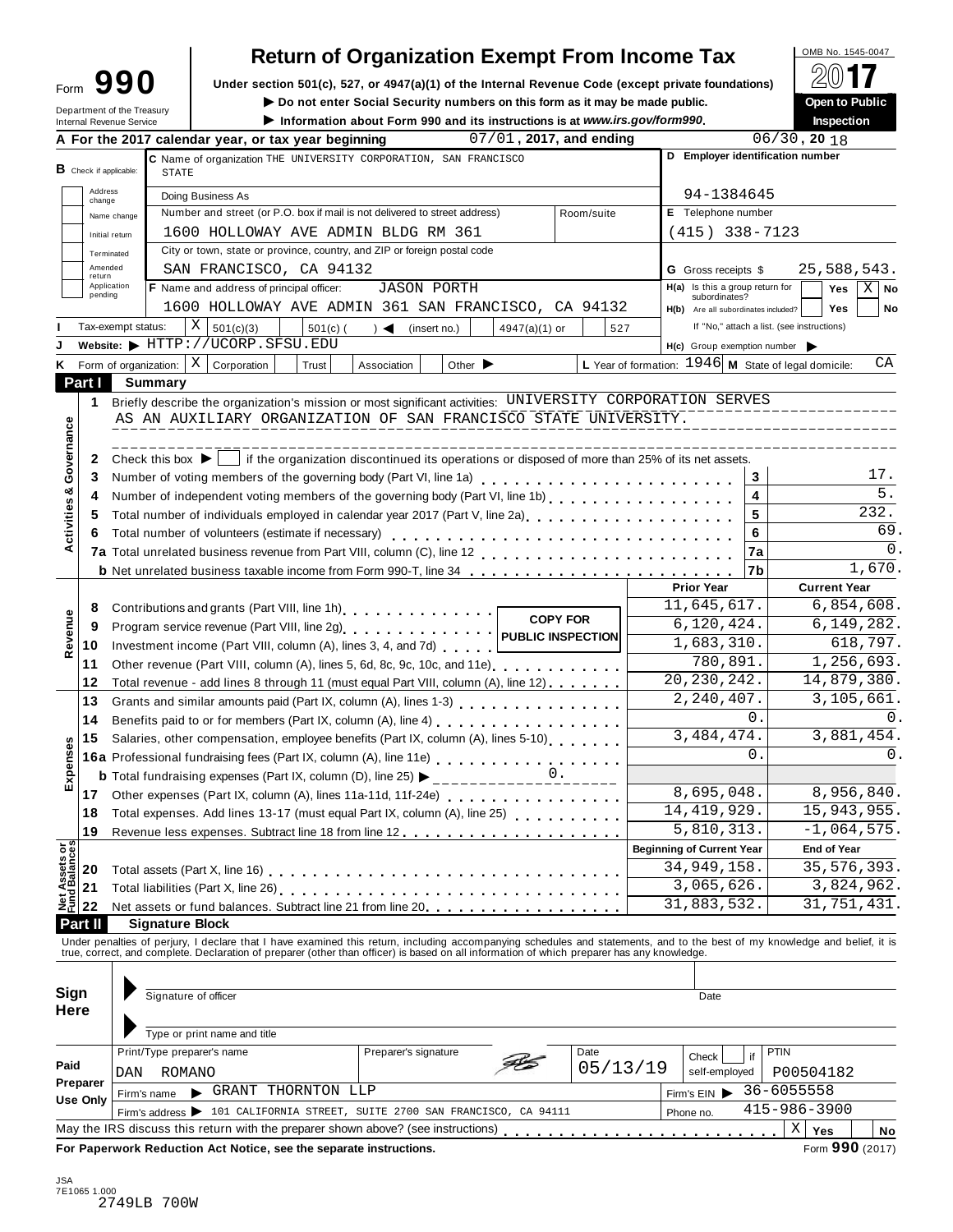### **COPY**

## Form **8868**

# **Application for Automatic Extension of Time To File an Exempt Organization Return** (Rev. January 2017) OMB No. 1545-1709

### **Automatic 6-Month Extension of Time.** Only submit original (no copies needed).

|                             |                                                                                          | Enter filer's identifying number, see instructions |  |  |  |  |
|-----------------------------|------------------------------------------------------------------------------------------|----------------------------------------------------|--|--|--|--|
|                             | Name of exempt organization or other filer, see instructions.                            | Employer identification number (EIN) or            |  |  |  |  |
| Type or                     | THE UNIVERSITY CORPORATION, SAN FRANCISCO                                                |                                                    |  |  |  |  |
| print                       | STATE                                                                                    | 94-1384645                                         |  |  |  |  |
| File by the                 | Number, street, and room or suite no. If a P.O. box, see instructions.                   | Social security number (SSN)                       |  |  |  |  |
| due date for<br>filing your | 1600 HOLLOWAY AVE, ADMIN BLDG ROOM 361                                                   |                                                    |  |  |  |  |
| return. See                 | City, town or post office, state, and ZIP code. For a foreign address, see instructions. |                                                    |  |  |  |  |
| instructions.               | SAN FRANCISCO, CA 94132                                                                  |                                                    |  |  |  |  |
|                             |                                                                                          |                                                    |  |  |  |  |

| Application                              | Return | <b>Application</b>                | Return |
|------------------------------------------|--------|-----------------------------------|--------|
| <b>Is For</b>                            | Code   | <b>Is For</b>                     | Code   |
| Form 990 or Form 990-EZ                  | 01     | Form 990-T (corporation)          | 07     |
| Form 990-BL                              | 02     | Form 1041-A                       | 08     |
| Form 4720 (individual)                   | 03     | Form 4720 (other than individual) | 09     |
| Form 990-PF                              | 04     | Form 5227                         | 10     |
| Form 990-T (sec. 401(a) or 408(a) trust) | 05     | Form 6069                         | 11     |
| Form 990-T (trust other than above)      | 06     | Form 8870                         | 12     |

| Telephone No. $\blacktriangleright$ 415 338-1706                                                                                                                            | Fax No. $\blacktriangleright$                      |                                       |
|-----------------------------------------------------------------------------------------------------------------------------------------------------------------------------|----------------------------------------------------|---------------------------------------|
| • If the organization does not have an office or place of business in the United States, check this box                                                                     |                                                    |                                       |
| • If this is for a Group Return, enter the organization's four digit Group Exemption Number (GEN)                                                                           |                                                    | . If this is                          |
| for the whole group, check this box $\begin{array}{c} \bullet \end{array}$ If it is for part of the group, check this box $\begin{array}{c} \bullet \end{array}$ and attach |                                                    |                                       |
| a list with the names and EINs of all members the extension is for.                                                                                                         |                                                    |                                       |
| A Lineauget an outametic 6 month outanoian of time until                                                                                                                    | $\overline{AB}/15$ $\overline{20}$ $\overline{10}$ | to file the exampt examination return |

|                                                               |                                                                                                                            |                                                                                                                                                                                                                                                                                                                                                                                                                                                                                                                                                                                                                                                                                                                                                                                                                                                                                                                   | <b>CUPI</b> |                                                 |                                                       |                                                    |                         |  |  |  |
|---------------------------------------------------------------|----------------------------------------------------------------------------------------------------------------------------|-------------------------------------------------------------------------------------------------------------------------------------------------------------------------------------------------------------------------------------------------------------------------------------------------------------------------------------------------------------------------------------------------------------------------------------------------------------------------------------------------------------------------------------------------------------------------------------------------------------------------------------------------------------------------------------------------------------------------------------------------------------------------------------------------------------------------------------------------------------------------------------------------------------------|-------------|-------------------------------------------------|-------------------------------------------------------|----------------------------------------------------|-------------------------|--|--|--|
| Form 8868<br>(Rev. January 2017)                              |                                                                                                                            | Application for Automatic Extension of Time To File an                                                                                                                                                                                                                                                                                                                                                                                                                                                                                                                                                                                                                                                                                                                                                                                                                                                            |             | <b>Exempt Organization Return</b>               |                                                       |                                                    | OMB No. 1545-1709       |  |  |  |
| Department of the Treasury<br><b>Internal Revenue Service</b> |                                                                                                                            | File a separate application for each return.<br>Information about Form 8868 and its instructions is at www.irs.gov/form8868.                                                                                                                                                                                                                                                                                                                                                                                                                                                                                                                                                                                                                                                                                                                                                                                      |             |                                                 |                                                       |                                                    |                         |  |  |  |
|                                                               |                                                                                                                            | Electronic filing (e-file). You can electronically file Form 8868 to request a 6-month automatic extension of time to file any of the<br>forms listed below with the exception of Form 8870, Information Return for Transfers Associated With Certain Personal Benefit<br>Contracts, for which an extension request must be sent to the IRS in paper format (see instructions). For more details on the electronic<br>filing of this form, visit www.irs.gov/efile, click on Charities & Non-Profits, and click on e-file for Charities and Non-Profits.                                                                                                                                                                                                                                                                                                                                                          |             |                                                 |                                                       |                                                    |                         |  |  |  |
|                                                               |                                                                                                                            | Automatic 6-Month Extension of Time. Only submit original (no copies needed).                                                                                                                                                                                                                                                                                                                                                                                                                                                                                                                                                                                                                                                                                                                                                                                                                                     |             |                                                 |                                                       |                                                    |                         |  |  |  |
|                                                               |                                                                                                                            | All corporations required to file an income tax return other than Form 990-T (including 1120-C filers), partnerships, REMICs, and trusts<br>must use Form 7004 to request an extension of time to file income tax returns.                                                                                                                                                                                                                                                                                                                                                                                                                                                                                                                                                                                                                                                                                        |             |                                                 |                                                       |                                                    |                         |  |  |  |
| Type or<br>print                                              | Name of exempt organization or other filer, see instructions.<br>THE UNIVERSITY CORPORATION, SAN FRANCISCO<br><b>STATE</b> |                                                                                                                                                                                                                                                                                                                                                                                                                                                                                                                                                                                                                                                                                                                                                                                                                                                                                                                   |             |                                                 | Employer identification number (EIN) or<br>94-1384645 | Enter filer's identifying number, see instructions |                         |  |  |  |
| File by the                                                   |                                                                                                                            | Number, street, and room or suite no. If a P.O. box, see instructions.                                                                                                                                                                                                                                                                                                                                                                                                                                                                                                                                                                                                                                                                                                                                                                                                                                            |             |                                                 | Social security number (SSN)                          |                                                    |                         |  |  |  |
| due date for<br>filing your                                   |                                                                                                                            | 1600 HOLLOWAY AVE, ADMIN BLDG ROOM 361                                                                                                                                                                                                                                                                                                                                                                                                                                                                                                                                                                                                                                                                                                                                                                                                                                                                            |             |                                                 |                                                       |                                                    |                         |  |  |  |
| return. See<br>instructions.                                  |                                                                                                                            | City, town or post office, state, and ZIP code. For a foreign address, see instructions.<br>SAN FRANCISCO, CA 94132                                                                                                                                                                                                                                                                                                                                                                                                                                                                                                                                                                                                                                                                                                                                                                                               |             |                                                 |                                                       |                                                    |                         |  |  |  |
|                                                               |                                                                                                                            | Enter the Return Code for the return that this application is for (file a separate application for each return) $\ldots \ldots \ldots$                                                                                                                                                                                                                                                                                                                                                                                                                                                                                                                                                                                                                                                                                                                                                                            |             |                                                 |                                                       |                                                    | $0 \mid 1$              |  |  |  |
| <b>Application</b>                                            |                                                                                                                            |                                                                                                                                                                                                                                                                                                                                                                                                                                                                                                                                                                                                                                                                                                                                                                                                                                                                                                                   | Return      | <b>Application</b>                              |                                                       |                                                    | Return                  |  |  |  |
| Is For                                                        |                                                                                                                            |                                                                                                                                                                                                                                                                                                                                                                                                                                                                                                                                                                                                                                                                                                                                                                                                                                                                                                                   | Code        | <b>Is For</b>                                   |                                                       |                                                    | Code                    |  |  |  |
| Form 990 or Form 990-EZ<br>Form 990-BL                        |                                                                                                                            |                                                                                                                                                                                                                                                                                                                                                                                                                                                                                                                                                                                                                                                                                                                                                                                                                                                                                                                   | 01<br>02    | Form 990-T (corporation)<br>Form 1041-A         |                                                       |                                                    | 07<br>08                |  |  |  |
| Form 4720 (individual)                                        |                                                                                                                            |                                                                                                                                                                                                                                                                                                                                                                                                                                                                                                                                                                                                                                                                                                                                                                                                                                                                                                                   | 03          | Form 4720 (other than individual)               |                                                       |                                                    |                         |  |  |  |
| Form 990-PF                                                   |                                                                                                                            |                                                                                                                                                                                                                                                                                                                                                                                                                                                                                                                                                                                                                                                                                                                                                                                                                                                                                                                   | 04          | Form 5227                                       |                                                       |                                                    |                         |  |  |  |
|                                                               |                                                                                                                            | Form 990-T (sec. 401(a) or 408(a) trust)                                                                                                                                                                                                                                                                                                                                                                                                                                                                                                                                                                                                                                                                                                                                                                                                                                                                          | 05          | Form 6069                                       | 11                                                    |                                                    |                         |  |  |  |
|                                                               |                                                                                                                            | Form 990-T (trust other than above)<br>TAMMIE RIDGELL                                                                                                                                                                                                                                                                                                                                                                                                                                                                                                                                                                                                                                                                                                                                                                                                                                                             | 06          | Form 8870                                       |                                                       |                                                    | 12                      |  |  |  |
| 1<br>X  <br>$\mathbf{2}$                                      |                                                                                                                            | • The books are in the care of $\blacktriangleright$ 1600 HOLLOWAY AVENUE, ADM 361 SAN FRANCISCO CA 94132<br>Telephone No. ▶ 415 338-1706<br>• If the organization does not have an office or place of business in the United States, check this box<br>• If this is for a Group Return, enter the organization's four digit Group Exemption Number (GEN)<br>for the whole group, check this box $\begin{array}{c} \bullet \end{array}$ . If it is for part of the group, check this box<br>a list with the names and EINs of all members the extension is for.<br>I request an automatic 6-month extension of time until 05/15, 2019, to file the exempt organization return<br>for the organization named above. The extension is for the organization's return for:<br>calendar year 20 _____ or<br>If the tax year entered in line 1 is for less than 12 months, check reason:<br>Change in accounting period |             | Fax No. $\blacktriangleright$<br>Initial return | Final return                                          | and attach                                         | . If this is            |  |  |  |
|                                                               |                                                                                                                            | 3a If this application is for Forms 990-BL, 990-PF, 990-T, 4720, or 6069, enter the tentative tax, less any<br>nonrefundable credits. See instructions.<br>b If this application is for Forms 990-PF, 990-T, 4720, or 6069, enter any refundable credits and                                                                                                                                                                                                                                                                                                                                                                                                                                                                                                                                                                                                                                                      |             |                                                 |                                                       | 3a S                                               | 0.                      |  |  |  |
|                                                               |                                                                                                                            | estimated tax payments made. Include any prior year overpayment allowed as a credit.                                                                                                                                                                                                                                                                                                                                                                                                                                                                                                                                                                                                                                                                                                                                                                                                                              |             |                                                 |                                                       | $3b$ $\sqrt{5}$                                    | 0.                      |  |  |  |
| C                                                             |                                                                                                                            | Balance due. Subtract line 3b from line 3a. Include your payment with this form, if required, by using EFTPS                                                                                                                                                                                                                                                                                                                                                                                                                                                                                                                                                                                                                                                                                                                                                                                                      |             |                                                 |                                                       |                                                    |                         |  |  |  |
|                                                               |                                                                                                                            | (Electronic Federal Tax Payment System). See instructions.                                                                                                                                                                                                                                                                                                                                                                                                                                                                                                                                                                                                                                                                                                                                                                                                                                                        |             |                                                 |                                                       | 3c/                                                | 0.                      |  |  |  |
| instructions.                                                 |                                                                                                                            | Caution. If you are going to make an electronic funds withdrawal (direct debit) with this Form 8868, see Form 8453-EO and Form 8879-EO for payment                                                                                                                                                                                                                                                                                                                                                                                                                                                                                                                                                                                                                                                                                                                                                                |             |                                                 |                                                       |                                                    |                         |  |  |  |
|                                                               |                                                                                                                            | For Privacy Act and Paperwork Reduction Act Notice, see instructions.                                                                                                                                                                                                                                                                                                                                                                                                                                                                                                                                                                                                                                                                                                                                                                                                                                             |             |                                                 |                                                       |                                                    | Form 8868 (Rev. 1-2017) |  |  |  |
| JSA<br>1.000 (154                                             | 2749LB 700W                                                                                                                |                                                                                                                                                                                                                                                                                                                                                                                                                                                                                                                                                                                                                                                                                                                                                                                                                                                                                                                   |             |                                                 |                                                       |                                                    |                         |  |  |  |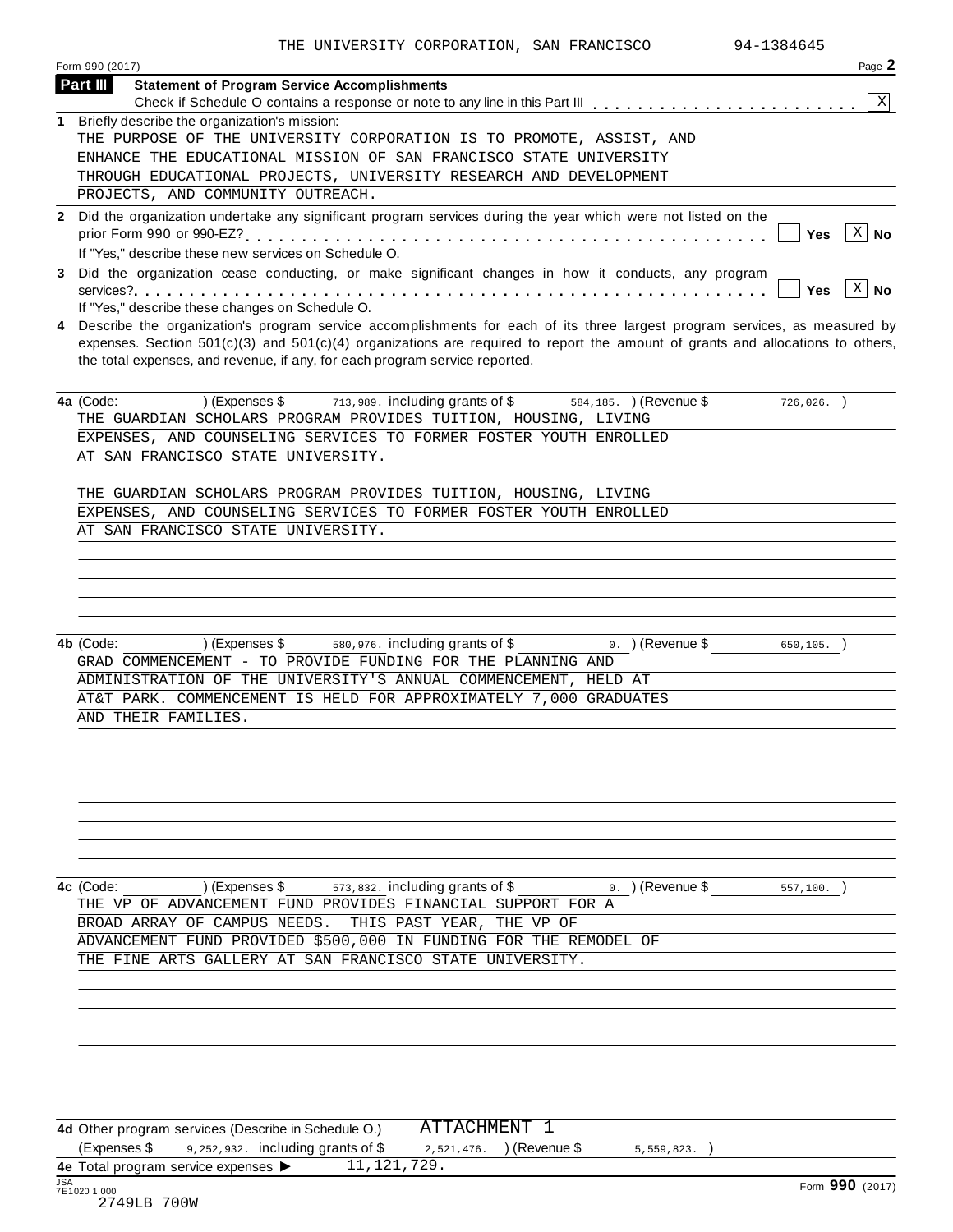THE UNIVERSITY CORPORATION, SAN FRANCISCO 94-1384645

|         | Form 990 (2017)                                                                                                                                                                                                                                                                                                                                                                               |                 |             | Page 3 |
|---------|-----------------------------------------------------------------------------------------------------------------------------------------------------------------------------------------------------------------------------------------------------------------------------------------------------------------------------------------------------------------------------------------------|-----------------|-------------|--------|
| Part IV | <b>Checklist of Required Schedules</b>                                                                                                                                                                                                                                                                                                                                                        |                 |             |        |
|         |                                                                                                                                                                                                                                                                                                                                                                                               |                 | Yes         | No     |
| 1.      | Is the organization described in section $501(c)(3)$ or $4947(a)(1)$ (other than a private foundation)? If "Yes,"                                                                                                                                                                                                                                                                             |                 | Χ           |        |
|         |                                                                                                                                                                                                                                                                                                                                                                                               | 1               | $\mathbf X$ |        |
| 2       | Is the organization required to complete Schedule B, Schedule of Contributors (see instructions)?.                                                                                                                                                                                                                                                                                            | $\overline{2}$  |             |        |
| 3       | Did the organization engage in direct or indirect political campaign activities on behalf of or in opposition to                                                                                                                                                                                                                                                                              |                 |             | Χ      |
|         | candidates for public office? If "Yes," complete Schedule C, Part I.                                                                                                                                                                                                                                                                                                                          | 3               |             |        |
| 4       | Section 501(c)(3) organizations. Did the organization engage in lobbying activities, or have a section 501(h)                                                                                                                                                                                                                                                                                 | $\overline{4}$  |             | Χ      |
|         |                                                                                                                                                                                                                                                                                                                                                                                               |                 |             |        |
| 5       | Is the organization a section $501(c)(4)$ , $501(c)(5)$ , or $501(c)(6)$ organization that receives membership dues,                                                                                                                                                                                                                                                                          |                 |             |        |
|         | assessments, or similar amounts as defined in Revenue Procedure 98-19? If "Yes," complete Schedule C,                                                                                                                                                                                                                                                                                         | 5               |             | Χ      |
|         |                                                                                                                                                                                                                                                                                                                                                                                               |                 |             |        |
| 6       | Did the organization maintain any donor advised funds or any similar funds or accounts for which donors                                                                                                                                                                                                                                                                                       |                 |             |        |
|         | have the right to provide advice on the distribution or investment of amounts in such funds or accounts? If                                                                                                                                                                                                                                                                                   |                 |             | Χ      |
|         | "Yes," complete Schedule D, Part $l_1, \ldots, l_k, \ldots, l_k, \ldots, l_k, \ldots, l_k, \ldots, l_k, \ldots, l_k, \ldots, l_k, \ldots, l_k, \ldots, l_k, \ldots, l_k, \ldots, l_k, \ldots, l_k, \ldots, l_k, \ldots, l_k, \ldots, l_k, \ldots, l_k, \ldots, l_k, \ldots, l_k, \ldots, l_k, \ldots, l_k, \ldots, l_k, \ldots, l_k, \ldots, l_k, \ldots, l_k, \ldots, l_k, \ldots, l_k, \ld$ | 6               |             |        |
| 7       | Did the organization receive or hold a conservation easement, including easements to preserve open space,                                                                                                                                                                                                                                                                                     |                 |             |        |
|         | the environment, historic land areas, or historic structures? If "Yes," complete Schedule D, Part II.                                                                                                                                                                                                                                                                                         | $\overline{7}$  |             | Χ      |
| 8       | Did the organization maintain collections of works of art, historical treasures, or other similar assets? If "Yes,"                                                                                                                                                                                                                                                                           |                 |             |        |
|         |                                                                                                                                                                                                                                                                                                                                                                                               | 8               |             | Χ      |
| 9       | Did the organization report an amount in Part X, line 21, for escrow or custodial account liability, serve as a                                                                                                                                                                                                                                                                               |                 |             |        |
|         | custodian for amounts not listed in Part X; or provide credit counseling, debt management, credit repair, or                                                                                                                                                                                                                                                                                  |                 |             |        |
|         |                                                                                                                                                                                                                                                                                                                                                                                               | 9               |             | Χ      |
| 10      | Did the organization, directly or through a related organization, hold assets in temporarily restricted                                                                                                                                                                                                                                                                                       |                 |             |        |
|         | endowments, permanent endowments, or quasi-endowments? If "Yes," complete Schedule D, Part V.                                                                                                                                                                                                                                                                                                 | 10              | Χ           |        |
| 11      | If the organization's answer to any of the following questions is "Yes," then complete Schedule D, Parts VI,                                                                                                                                                                                                                                                                                  |                 |             |        |
|         | VII, VIII, IX, or X as applicable.                                                                                                                                                                                                                                                                                                                                                            |                 |             |        |
|         | a Did the organization report an amount for land, buildings, and equipment in Part X, line 10? If "Yes,"                                                                                                                                                                                                                                                                                      |                 | Χ           |        |
|         |                                                                                                                                                                                                                                                                                                                                                                                               | 11a             |             |        |
|         | <b>b</b> Did the organization report an amount for investments-other securities in Part X, line 12 that is 5% or more                                                                                                                                                                                                                                                                         | 11 <sub>b</sub> | Χ           |        |
|         | c Did the organization report an amount for investments-program related in Part X, line 13 that is 5% or more                                                                                                                                                                                                                                                                                 |                 |             |        |
|         |                                                                                                                                                                                                                                                                                                                                                                                               | 11c             |             | Χ      |
|         | d Did the organization report an amount for other assets in Part X, line 15 that is 5% or more of its total assets                                                                                                                                                                                                                                                                            |                 |             |        |
|         | reported in Part X, line 16? If "Yes," complete Schedule D, Part IX.                                                                                                                                                                                                                                                                                                                          |                 |             | Χ      |
|         | e Did the organization report an amount for other liabilities in Part X, line 25? If "Yes," complete Schedule D, Part X                                                                                                                                                                                                                                                                       | 11d<br>11e      | $\mathbf X$ |        |
|         |                                                                                                                                                                                                                                                                                                                                                                                               |                 |             |        |
|         | f Did the organization's separate or consolidated financial statements for the tax year include a footnote that addresses                                                                                                                                                                                                                                                                     | 11f             |             | Χ      |
|         | the organization's liability for uncertain tax positions under FIN 48 (ASC 740)? If "Yes," complete Schedule D, Part X                                                                                                                                                                                                                                                                        |                 |             |        |
|         | 12a Did the organization obtain separate, independent audited financial statements for the tax year? If "Yes," complete                                                                                                                                                                                                                                                                       | 12a             | Χ           |        |
|         | <b>b</b> Was the organization included in consolidated, independent audited financial statements for the tax year? If                                                                                                                                                                                                                                                                         |                 |             |        |
|         | "Yes," and if the organization answered "No" to line 12a, then completing Schedule D, Parts XI and XII is optional 1                                                                                                                                                                                                                                                                          | 12 <sub>b</sub> | Χ           |        |
| 13      | Is the organization a school described in section 170(b)(1)(A)(ii)? If "Yes," complete Schedule E.                                                                                                                                                                                                                                                                                            | 13              |             | X      |
|         | 14a Did the organization maintain an office, employees, or agents outside of the United States?.                                                                                                                                                                                                                                                                                              | 14a             |             | X      |
|         | <b>b</b> Did the organization have aggregate revenues or expenses of more than \$10,000 from grantmaking,                                                                                                                                                                                                                                                                                     |                 |             |        |
|         | fundraising, business, investment, and program service activities outside the United States, or aggregate                                                                                                                                                                                                                                                                                     |                 |             |        |
|         | foreign investments valued at \$100,000 or more? If "Yes," complete Schedule F, Parts I and IV                                                                                                                                                                                                                                                                                                | 14 <sub>b</sub> |             | Χ      |
| 15      | Did the organization report on Part IX, column (A), line 3, more than \$5,000 of grants or other assistance to or                                                                                                                                                                                                                                                                             |                 |             |        |
|         |                                                                                                                                                                                                                                                                                                                                                                                               | 15              |             | Χ      |
| 16      | Did the organization report on Part IX, column (A), line 3, more than \$5,000 of aggregate grants or other                                                                                                                                                                                                                                                                                    |                 |             |        |
|         |                                                                                                                                                                                                                                                                                                                                                                                               |                 |             | Χ      |
|         | assistance to or for foreign individuals? If "Yes," complete Schedule F, Parts III and IV                                                                                                                                                                                                                                                                                                     | 16              |             |        |
| 17      | Did the organization report a total of more than \$15,000 of expenses for professional fundraising services on                                                                                                                                                                                                                                                                                | 17              |             | Χ      |
|         | Part IX, column (A), lines 6 and 11e? If "Yes," complete Schedule G, Part I (see instructions)<br>Did the organization report more than \$15,000 total of fundraising event gross income and contributions on                                                                                                                                                                                 |                 |             |        |
| 18      |                                                                                                                                                                                                                                                                                                                                                                                               | 18              | Χ           |        |
| 19      | Did the organization report more than \$15,000 of gross income from gaming activities on Part VIII, line 9a?                                                                                                                                                                                                                                                                                  |                 |             |        |
|         |                                                                                                                                                                                                                                                                                                                                                                                               | 19              |             | Χ      |
|         |                                                                                                                                                                                                                                                                                                                                                                                               |                 |             |        |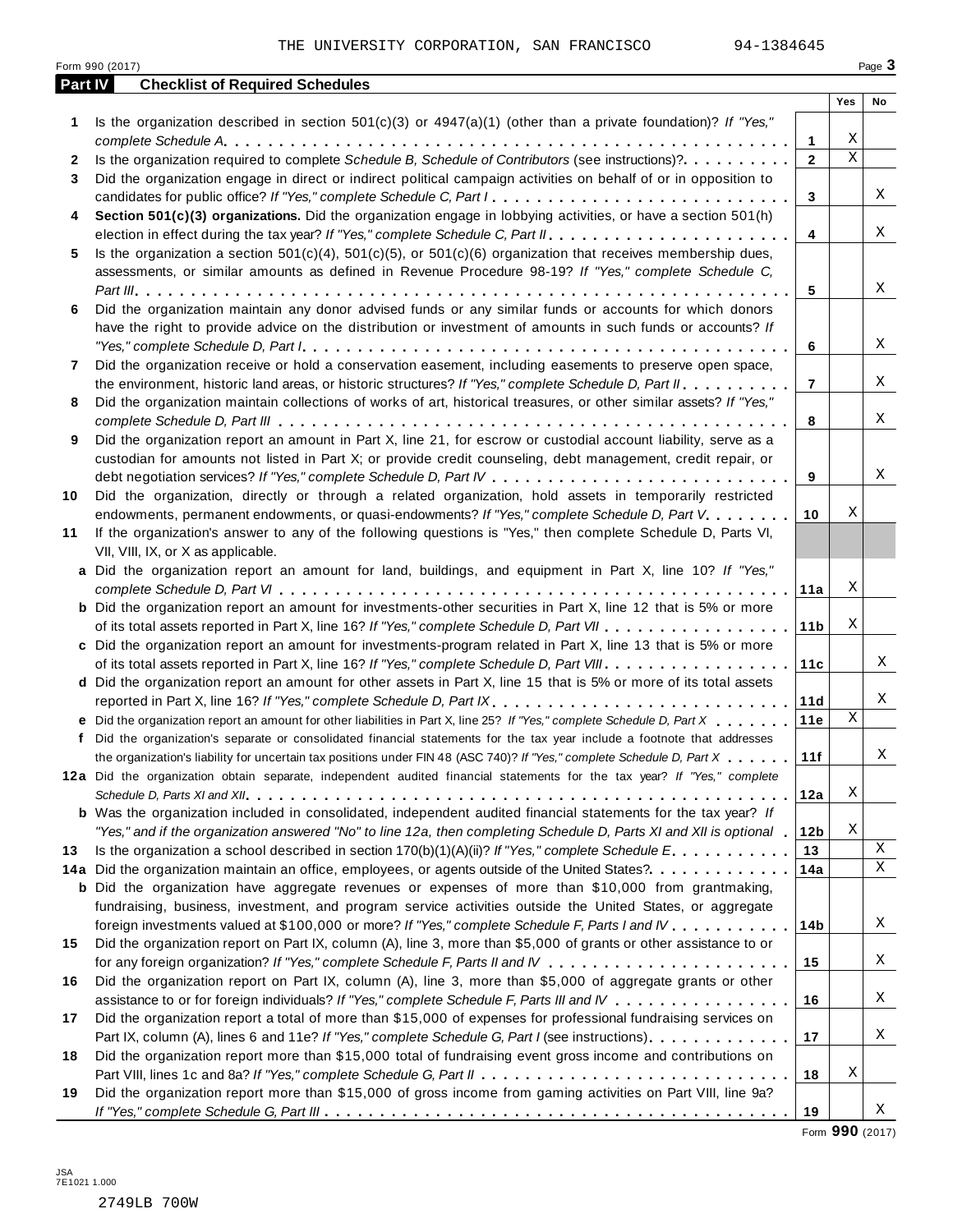|         | Form 990 (2017)                                                                                                                              |                 |     | Page 4 |
|---------|----------------------------------------------------------------------------------------------------------------------------------------------|-----------------|-----|--------|
| Part IV | <b>Checklist of Required Schedules (continued)</b>                                                                                           |                 |     |        |
|         |                                                                                                                                              |                 | Yes | No     |
| 20 a    | Did the organization operate one or more hospital facilities? If "Yes," complete Schedule H.                                                 | 20a             |     | X      |
| b       | If "Yes" to line 20a, did the organization attach a copy of its audited financial statements to this return?                                 | 20b             |     |        |
| 21      | Did the organization report more than \$5,000 of grants or other assistance to any domestic organization or                                  |                 |     |        |
|         | domestic government on Part IX, column (A), line 1? If "Yes," complete Schedule I, Parts I and II.                                           | 21              | Χ   |        |
| 22      | Did the organization report more than \$5,000 of grants or other assistance to or for domestic individuals on                                |                 |     |        |
|         | Part IX, column (A), line 2? If "Yes," complete Schedule I, Parts I and III.                                                                 | 22              |     | Χ      |
| 23      | Did the organization answer "Yes" to Part VII, Section A, line 3, 4, or 5 about compensation of the                                          |                 |     |        |
|         | organization's current and former officers, directors, trustees, key employees, and highest compensated                                      |                 |     |        |
|         |                                                                                                                                              | 23              | Χ   |        |
| 24 a    | Did the organization have a tax-exempt bond issue with an outstanding principal amount of more than                                          |                 |     |        |
|         | \$100,000 as of the last day of the year, that was issued after December 31, 2002? If "Yes," answer lines 24b                                |                 |     | Χ      |
|         | through 24d and complete Schedule K. If "No," go to line 25a. $\ldots \ldots \ldots \ldots \ldots \ldots \ldots \ldots \ldots \ldots \ldots$ | 24a             |     |        |
| b       | Did the organization invest any proceeds of tax-exempt bonds beyond a temporary period exception?                                            | 24b             |     |        |
| c       | Did the organization maintain an escrow account other than a refunding escrow at any time during the year                                    |                 |     |        |
|         |                                                                                                                                              | 24с             |     |        |
| d       | Did the organization act as an "on behalf of" issuer for bonds outstanding at any time during the year?                                      | 24d             |     |        |
|         | 25a Section 501(c)(3), 501(c)(4), and 501(c)(29) organizations. Did the organization engage in an excess benefit                             |                 |     | Χ      |
|         | transaction with a disqualified person during the year? If "Yes," complete Schedule L, Part $1, \ldots, \ldots, \ldots$                      | 25a             |     |        |
| b       | Is the organization aware that it engaged in an excess benefit transaction with a disqualified person in a prior                             |                 |     |        |
|         | year, and that the transaction has not been reported on any of the organization's prior Forms 990 or 990-EZ?                                 | 25 <sub>b</sub> |     | Χ      |
|         | Did the organization report any amount on Part X, line 5, 6, or 22 for receivables from or payables to any                                   |                 |     |        |
| 26      | current or former officers, directors, trustees, key employees, highest compensated employees, or                                            |                 |     |        |
|         |                                                                                                                                              | 26              |     | Χ      |
| 27      | Did the organization provide a grant or other assistance to an officer, director, trustee, key employee,                                     |                 |     |        |
|         | substantial contributor or employee thereof, a grant selection committee member, or to a 35% controlled                                      |                 |     |        |
|         | entity or family member of any of these persons? If "Yes," complete Schedule L, Part III.                                                    | 27              |     | Χ      |
| 28      | Was the organization a party to a business transaction with one of the following parties (see Schedule L,                                    |                 |     |        |
|         | Part IV instructions for applicable filing thresholds, conditions, and exceptions):                                                          |                 |     |        |
| a       | A current or former officer, director, trustee, or key employee? If "Yes," complete Schedule L, Part IV                                      | 28a             |     | Χ      |
| b       | A family member of a current or former officer, director, trustee, or key employee? If "Yes," complete                                       |                 |     |        |
|         |                                                                                                                                              | 28b             |     | Χ      |
| C       | An entity of which a current or former officer, director, trustee, or key employee (or a family member thereof)                              |                 |     |        |
|         | was an officer, director, trustee, or direct or indirect owner? If "Yes," complete Schedule L, Part IV.                                      | 28c             |     | Χ      |
| 29      | Did the organization receive more than \$25,000 in non-cash contributions? If "Yes," complete Schedule M                                     | 29              | Χ   |        |
| 30      | Did the organization receive contributions of art, historical treasures, or other similar assets, or qualified                               |                 |     |        |
|         |                                                                                                                                              | 30              |     | Χ      |
| 31      | Did the organization liquidate, terminate, or dissolve and cease operations? If "Yes," complete Schedule N,                                  |                 |     |        |
|         |                                                                                                                                              | 31              |     | Χ      |
| 32      | Did the organization sell, exchange, dispose of, or transfer more than 25% of its net assets? If "Yes,"                                      |                 |     |        |
|         |                                                                                                                                              | 32              |     | Χ      |
| 33      | Did the organization own 100% of an entity disregarded as separate from the organization under Regulations                                   |                 |     |        |
|         | sections 301.7701-2 and 301.7701-3? If "Yes," complete Schedule R, Part $1, \ldots, \ldots, \ldots, \ldots, \ldots, \ldots$                  | 33              |     | Χ      |
| 34      | Was the organization related to any tax-exempt or taxable entity? If "Yes," complete Schedule R, Part II, III,                               |                 |     |        |
|         |                                                                                                                                              | 34              | Χ   |        |
| 35a     | Did the organization have a controlled entity within the meaning of section $512(b)(13)? \ldots \ldots \ldots \ldots$                        | 35a             |     | X      |
| b       | If "Yes" to line 35a, did the organization receive any payment from or engage in any transaction with a                                      |                 |     |        |
|         | controlled entity within the meaning of section 512(b)(13)? If "Yes," complete Schedule R, Part V, line 2                                    | 35 <sub>b</sub> |     |        |
| 36      | Section 501(c)(3) organizations. Did the organization make any transfers to an exempt non-charitable                                         |                 |     |        |
|         |                                                                                                                                              | 36              |     | Χ      |
| 37      | Did the organization conduct more than 5% of its activities through an entity that is not a related organization                             |                 |     |        |
|         | and that is treated as a partnership for federal income tax purposes? If "Yes," complete Schedule R,                                         |                 |     |        |
|         |                                                                                                                                              | 37              |     | Χ      |
| 38      | Did the organization complete Schedule O and provide explanations in Schedule O for Part VI, lines 11b and                                   |                 |     |        |
|         | 19? Note. All Form 990 filers are required to complete Schedule O.                                                                           | 38              | Χ   |        |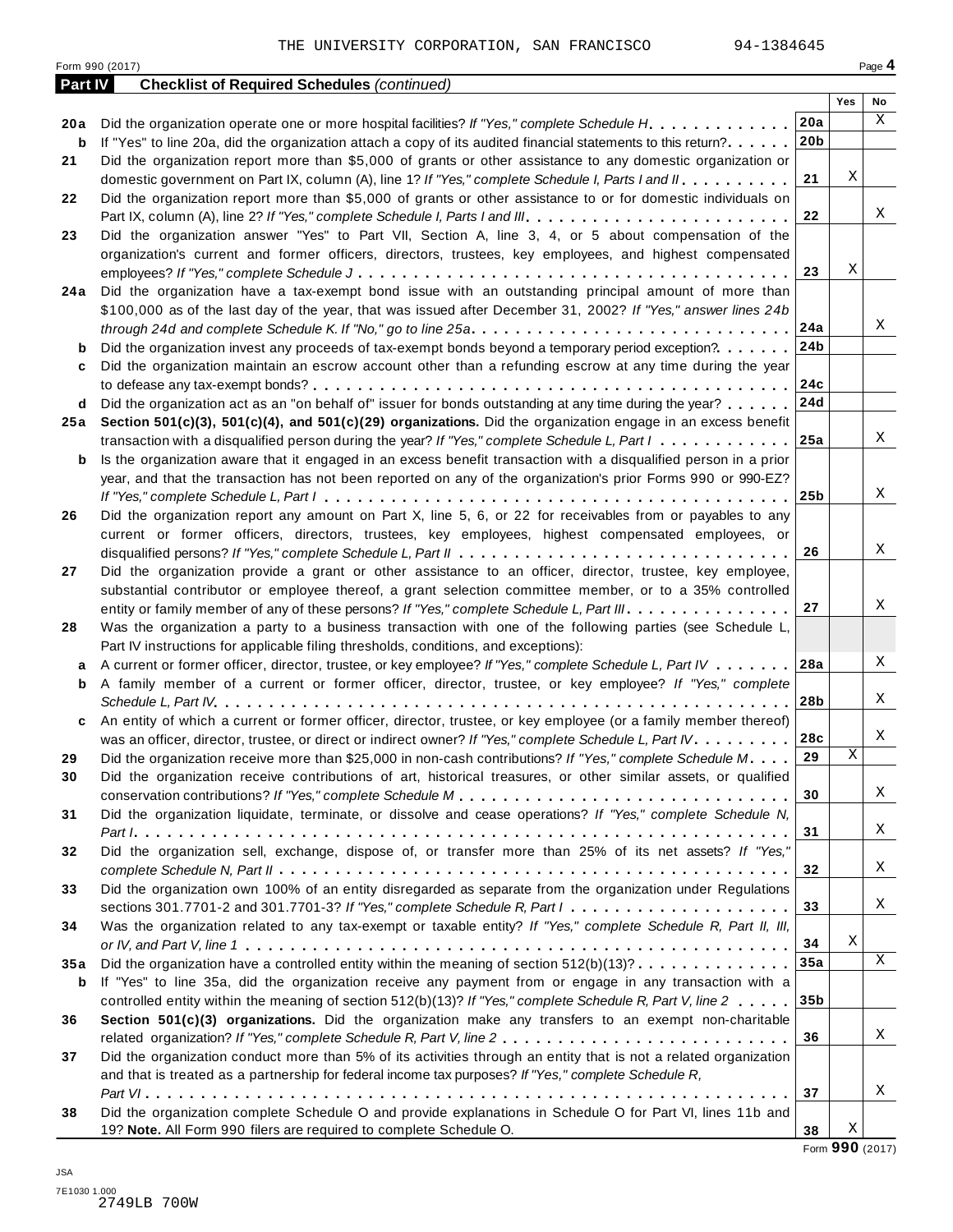Form <sup>990</sup> (2017) Page **5** THE UNIVERSITY CORPORATION, SAN FRANCISCO 94-1384645

| Part V | <b>Statements Regarding Other IRS Filings and Tax Compliance</b>                                                                        |                 |                 |     |
|--------|-----------------------------------------------------------------------------------------------------------------------------------------|-----------------|-----------------|-----|
|        | Check if Schedule O contains a response or note to any line in this Part $V_1, \ldots, V_k, \ldots, V_k, \ldots$                        |                 | Yes             | No. |
|        | 264<br>1a                                                                                                                               |                 |                 |     |
|        | 0.<br>1 b<br><b>b</b> Enter the number of Forms W-2G included in line 1a. Enter -0- if not applicable.                                  |                 |                 |     |
|        | c Did the organization comply with backup withholding rules for reportable payments to vendors and                                      |                 |                 |     |
|        | reportable gaming (gambling) winnings to prize winners?                                                                                 | 1с              | Χ               |     |
|        | 2a Enter the number of employees reported on Form W-3, Transmittal of Wage and Tax                                                      |                 |                 |     |
|        | 232<br>2a<br>Statements, filed for the calendar year ending with or within the year covered by this return.                             |                 |                 |     |
|        | <b>b</b> If at least one is reported on line 2a, did the organization file all required federal employment tax returns?                 | 2 <sub>b</sub>  | Χ               |     |
|        | Note. If the sum of lines 1a and 2a is greater than 250, you may be required to e-file (see instructions)                               |                 |                 |     |
|        | 3a Did the organization have unrelated business gross income of \$1,000 or more during the year?                                        | 3a              |                 | Χ   |
|        | <b>b</b> If "Yes," has it filed a Form 990-T for this year? If "No" to line 3b, provide an explanation in Schedule O                    | 3 <sub>b</sub>  |                 |     |
|        | 4a At any time during the calendar year, did the organization have an interest in, or a signature or other authority                    |                 |                 |     |
|        | over, a financial account in a foreign country (such as a bank account, securities account, or other financial                          |                 |                 |     |
|        |                                                                                                                                         | 4a              |                 | Χ   |
|        | <b>b</b> If "Yes," enter the name of the foreign country: $\blacktriangleright$ _____________________                                   |                 |                 |     |
|        | See instructions for filing requirements for FinCEN Form 114, Report of Foreign Bank and Financial Accounts                             |                 |                 |     |
|        | (FBAR).                                                                                                                                 |                 |                 |     |
|        | 5a Was the organization a party to a prohibited tax shelter transaction at any time during the tax year? $\dots \dots$                  | 5a              |                 | X   |
|        | <b>b</b> Did any taxable party notify the organization that it was or is a party to a prohibited tax shelter transaction?               | 5b              |                 | Χ   |
|        | c If "Yes" to line 5a or 5b, did the organization file Form 8886-T?                                                                     | 5 <sub>c</sub>  |                 |     |
|        | 6a Does the organization have annual gross receipts that are normally greater than \$100,000, and did the                               |                 |                 |     |
|        | organization solicit any contributions that were not tax deductible as charitable contributions?                                        | 6a              |                 | X   |
|        | <b>b</b> If "Yes," did the organization include with every solicitation an express statement that such contributions or                 |                 |                 |     |
|        |                                                                                                                                         | 6b              |                 |     |
| 7      | Organizations that may receive deductible contributions under section 170(c).                                                           |                 |                 |     |
|        | a Did the organization receive a payment in excess of \$75 made partly as a contribution and partly for goods                           |                 |                 |     |
|        |                                                                                                                                         | 7а              | Χ               |     |
|        | <b>b</b> If "Yes," did the organization notify the donor of the value of the goods or services provided?                                | 7b              | X               |     |
|        | c Did the organization sell, exchange, or otherwise dispose of tangible personal property for which it was                              |                 |                 |     |
|        |                                                                                                                                         | 7c              |                 | Χ   |
|        |                                                                                                                                         |                 |                 |     |
|        | e Did the organization receive any funds, directly or indirectly, to pay premiums on a personal benefit contract?                       | 7е              |                 | X   |
|        | f Did the organization, during the year, pay premiums, directly or indirectly, on a personal benefit contract?                          | 7f              |                 | Χ   |
|        | g If the organization received a contribution of qualified intellectual property, did the organization file Form 8899 as required?      | 7g              |                 |     |
|        | h If the organization received a contribution of cars, boats, airplanes, or other vehicles, did the organization file a Form 1098-C?. . | 7h              |                 |     |
|        | Sponsoring organizations maintaining donor advised funds. Did a donor advised fund maintained by the                                    |                 |                 |     |
|        | sponsoring organization have excess business holdings at any time during the year?                                                      | 8               |                 |     |
| 9      | Sponsoring organizations maintaining donor advised funds.                                                                               |                 |                 |     |
| a      | Did the sponsoring organization make any taxable distributions under section 4966?                                                      | 9а              |                 |     |
|        | <b>b</b> Did the sponsoring organization make a distribution to a donor, donor advisor, or related person?                              | 9b              |                 |     |
| 10     | Section 501(c)(7) organizations. Enter:                                                                                                 |                 |                 |     |
|        | 10a<br>a Initiation fees and capital contributions included on Part VIII, line 12                                                       |                 |                 |     |
|        | 10 <sub>b</sub><br><b>b</b> Gross receipts, included on Form 990, Part VIII, line 12, for public use of club facilities.                |                 |                 |     |
| 11     | Section 501(c)(12) organizations. Enter:                                                                                                |                 |                 |     |
|        | 11a<br><b>a</b> Gross income from members or shareholders                                                                               |                 |                 |     |
|        | <b>b</b> Gross income from other sources (Do not net amounts due or paid to other sources                                               |                 |                 |     |
|        | 11b                                                                                                                                     |                 |                 |     |
|        | 12a Section 4947(a)(1) non-exempt charitable trusts. Is the organization filing Form 990 in lieu of Form 1041?                          | 12a             |                 |     |
|        | 12b<br><b>b</b> If "Yes," enter the amount of tax-exempt interest received or accrued during the year                                   |                 |                 |     |
| 13     | Section 501(c)(29) qualified nonprofit health insurance issuers.                                                                        |                 |                 |     |
|        | a Is the organization licensed to issue qualified health plans in more than one state?                                                  | 13a             |                 |     |
|        | Note. See the instructions for additional information the organization must report on Schedule O.                                       |                 |                 |     |
|        | <b>b</b> Enter the amount of reserves the organization is required to maintain by the states in which                                   |                 |                 |     |
|        | 13 <sub>b</sub>                                                                                                                         |                 |                 |     |
|        | 13c                                                                                                                                     |                 |                 |     |
|        | 14a Did the organization receive any payments for indoor tanning services during the tax year?                                          | 14a             |                 | Χ   |
|        | <b>b</b> If "Yes," has it filed a Form 720 to report these payments? If "No," provide an explanation in Schedule $0$                    | 14 <sub>b</sub> |                 |     |
| JSA    | 7E1040 1.000                                                                                                                            |                 | Form 990 (2017) |     |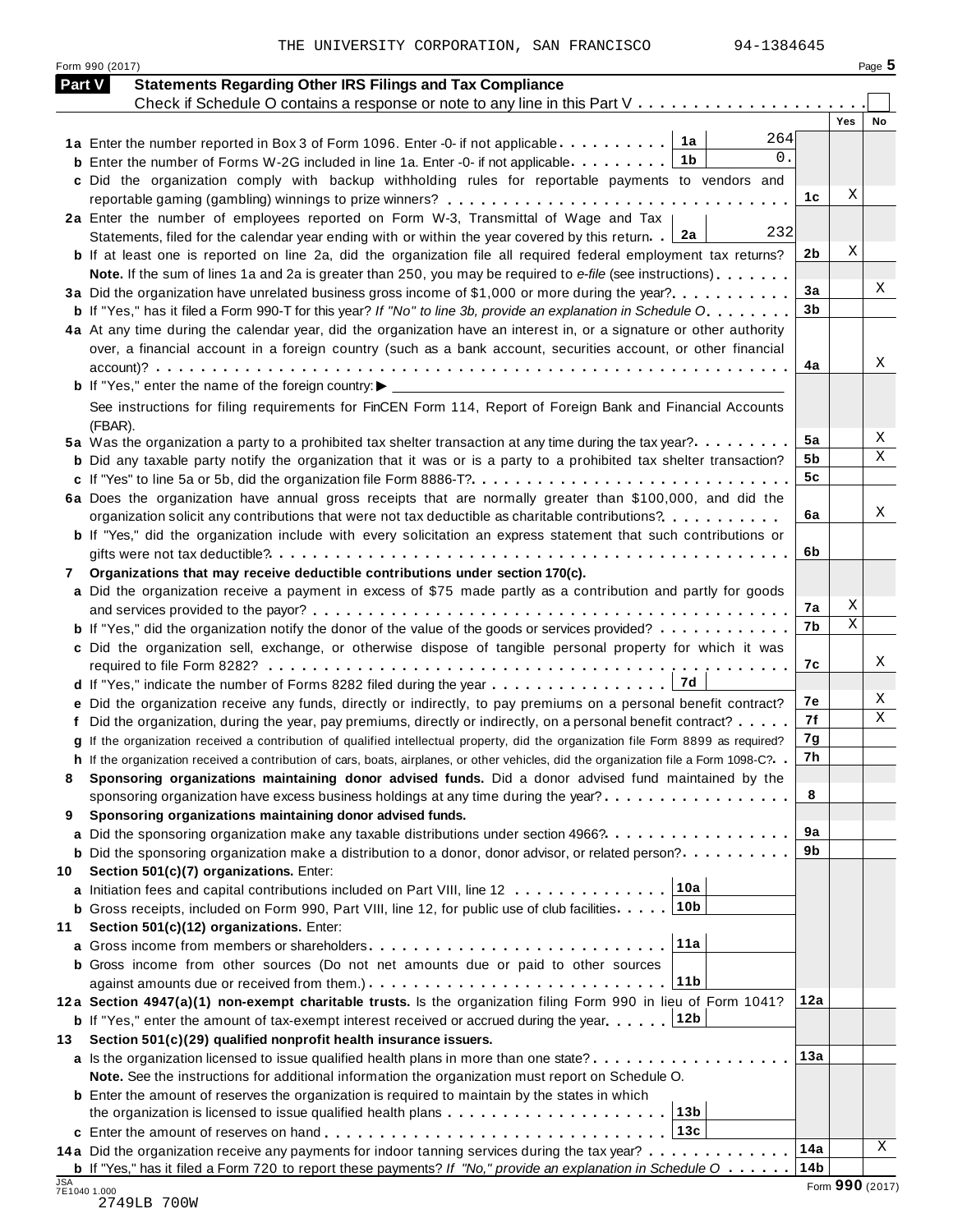|          | THE UNIVERSITY CORPORATION, SAN FRANCISCO<br>94-1384645<br>Form 990 (2017)                                                                                                                                         |                 |            | Page $6$  |
|----------|--------------------------------------------------------------------------------------------------------------------------------------------------------------------------------------------------------------------|-----------------|------------|-----------|
|          | Part VI<br>Governance, Management, and Disclosure For each "Yes" response to lines 2 through 7b below, and for a "No"                                                                                              |                 |            |           |
|          | response to line 8a, 8b, or 10b below, describe the circumstances, processes, or changes in Schedule O. See instructions.                                                                                          |                 |            |           |
|          |                                                                                                                                                                                                                    |                 |            | Χ         |
|          | <b>Section A. Governing Body and Management</b>                                                                                                                                                                    |                 |            |           |
|          |                                                                                                                                                                                                                    |                 | <b>Yes</b> | <b>No</b> |
|          | 17<br>1a<br>1a Enter the number of voting members of the governing body at the end of the tax year                                                                                                                 |                 |            |           |
|          | If there are material differences in voting rights among members of the governing body, or<br>if the governing body delegated broad authority to an executive committee or similar                                 |                 |            |           |
|          | committee, explain in Schedule O.                                                                                                                                                                                  |                 |            |           |
|          | 1 <sub>b</sub><br>Enter the number of voting members included in line 1a, above, who are independent                                                                                                               |                 |            |           |
| 2        | Did any officer, director, trustee, or key employee have a family relationship or a business relationship with                                                                                                     |                 |            |           |
|          |                                                                                                                                                                                                                    | 2               |            | Χ         |
| 3        | Did the organization delegate control over management duties customarily performed by or under the direct                                                                                                          |                 |            |           |
|          | supervision of officers, directors, or trustees, or key employees to a management company or other person?                                                                                                         | 3               |            | Χ         |
| 4        | Did the organization make any significant changes to its governing documents since the prior Form 990 was filed?.                                                                                                  | 4               |            | Χ         |
| 5        | Did the organization become aware during the year of a significant diversion of the organization's assets?                                                                                                         | 5               |            | Χ<br>X    |
| 6        |                                                                                                                                                                                                                    | 6               |            |           |
| 7a       | Did the organization have members, stockholders, or other persons who had the power to elect or appoint                                                                                                            |                 |            |           |
|          |                                                                                                                                                                                                                    | 7a              | X          |           |
| b        | Are any governance decisions of the organization reserved to (or subject to approval by) members,                                                                                                                  |                 | X          |           |
|          |                                                                                                                                                                                                                    | 7b              |            |           |
| 8        | Did the organization contemporaneously document the meetings held or written actions undertaken during                                                                                                             |                 |            |           |
|          | the year by the following:                                                                                                                                                                                         |                 | Χ          |           |
|          |                                                                                                                                                                                                                    | 8a              | Χ          |           |
|          | Each committee with authority to act on behalf of the governing body?                                                                                                                                              | 8b              |            |           |
| 9        | Is there any officer, director, trustee, or key employee listed in Part VII, Section A, who cannot be reached at                                                                                                   | 9               |            | Χ         |
|          | the organization's mailing address? If "Yes," provide the names and addresses in Schedule O<br>Section B. Policies (This Section B requests information about policies not required by the Internal Revenue Code.) |                 |            |           |
|          |                                                                                                                                                                                                                    |                 | Yes        | No        |
|          |                                                                                                                                                                                                                    | 10a             |            | Χ         |
|          | 10a Did the organization have local chapters, branches, or affiliates?                                                                                                                                             |                 |            |           |
|          | <b>b</b> If "Yes," did the organization have written policies and procedures governing the activities of such chapters,                                                                                            | 10 <sub>b</sub> |            |           |
|          | affiliates, and branches to ensure their operations are consistent with the organization's exempt purposes?                                                                                                        | 11a             | X          |           |
| 11 a     | Has the organization provided a complete copy of this Form 990 to all members of its governing body before filing the form?                                                                                        |                 |            |           |
| b        | Describe in Schedule O the process, if any, used by the organization to review this Form 990.                                                                                                                      | 12a             | X          |           |
| 12a      | Did the organization have a written conflict of interest policy? If "No," go to line 13                                                                                                                            |                 |            |           |
|          | <b>b</b> Were officers, directors, or trustees, and key employees required to disclose annually interests that could give                                                                                          | 12 <sub>b</sub> | X          |           |
|          |                                                                                                                                                                                                                    |                 |            |           |
|          | Did the organization regularly and consistently monitor and enforce compliance with the policy? If "Yes,"                                                                                                          | 12c             | X          |           |
| 13       | Did the organization have a written whistleblower policy?                                                                                                                                                          | 13              | Χ          |           |
|          | Did the organization have a written document retention and destruction policy?                                                                                                                                     | 14              | Χ          |           |
| 14<br>15 | Did the process for determining compensation of the following persons include a review and approval by                                                                                                             |                 |            |           |
|          | independent persons, comparability data, and contemporaneous substantiation of the deliberation and decision?                                                                                                      |                 |            |           |
|          |                                                                                                                                                                                                                    | 15a             |            | Χ         |
|          |                                                                                                                                                                                                                    | 15b             |            | X         |
| b        | If "Yes" to line 15a or 15b, describe the process in Schedule O (see instructions).                                                                                                                                |                 |            |           |
| 16а      | Did the organization invest in, contribute assets to, or participate in a joint venture or similar arrangement                                                                                                     |                 |            |           |
|          |                                                                                                                                                                                                                    | 16a             |            | Χ         |
|          | <b>b</b> If "Yes," did the organization follow a written policy or procedure requiring the organization to evaluate its                                                                                            |                 |            |           |
|          | participation in joint venture arrangements under applicable federal tax law, and take steps to safeguard the                                                                                                      |                 |            |           |
|          |                                                                                                                                                                                                                    | 16 <sub>b</sub> |            |           |
|          | <b>Section C. Disclosure</b>                                                                                                                                                                                       |                 |            |           |
| 17       | List the states with which a copy of this Form 990 is required to be filed $\blacktriangleright^{\text{CA}}$ .                                                                                                     |                 |            |           |
|          | Section 6104 requires an organization to make its Forms 1023 (or 1024 if applicable), 990, and 990-T (Section 501(c)(3)s only)                                                                                     |                 |            |           |
| 18       |                                                                                                                                                                                                                    |                 |            |           |
|          | available for public inspection. Indicate how you made these available. Check all that apply.<br>Χ<br>$\mathbf{x}$<br>Own website<br>Another's website<br>Upon request<br>Other (explain in Schedule O)            |                 |            |           |

| Describe in Schedule O whether (and if so, how) the organization made its governing documents, conflict of interest policy, and |
|---------------------------------------------------------------------------------------------------------------------------------|
| financial statements available to the public during the tax year.                                                               |

**20** nnancial statements available to the public during the tax year.<br>State the name, address, and telephone number of the person who possesses the organization's books and records:<br>TAMMIE RIDGELL 1600 HOLLOWAY AVENUE, ADM 361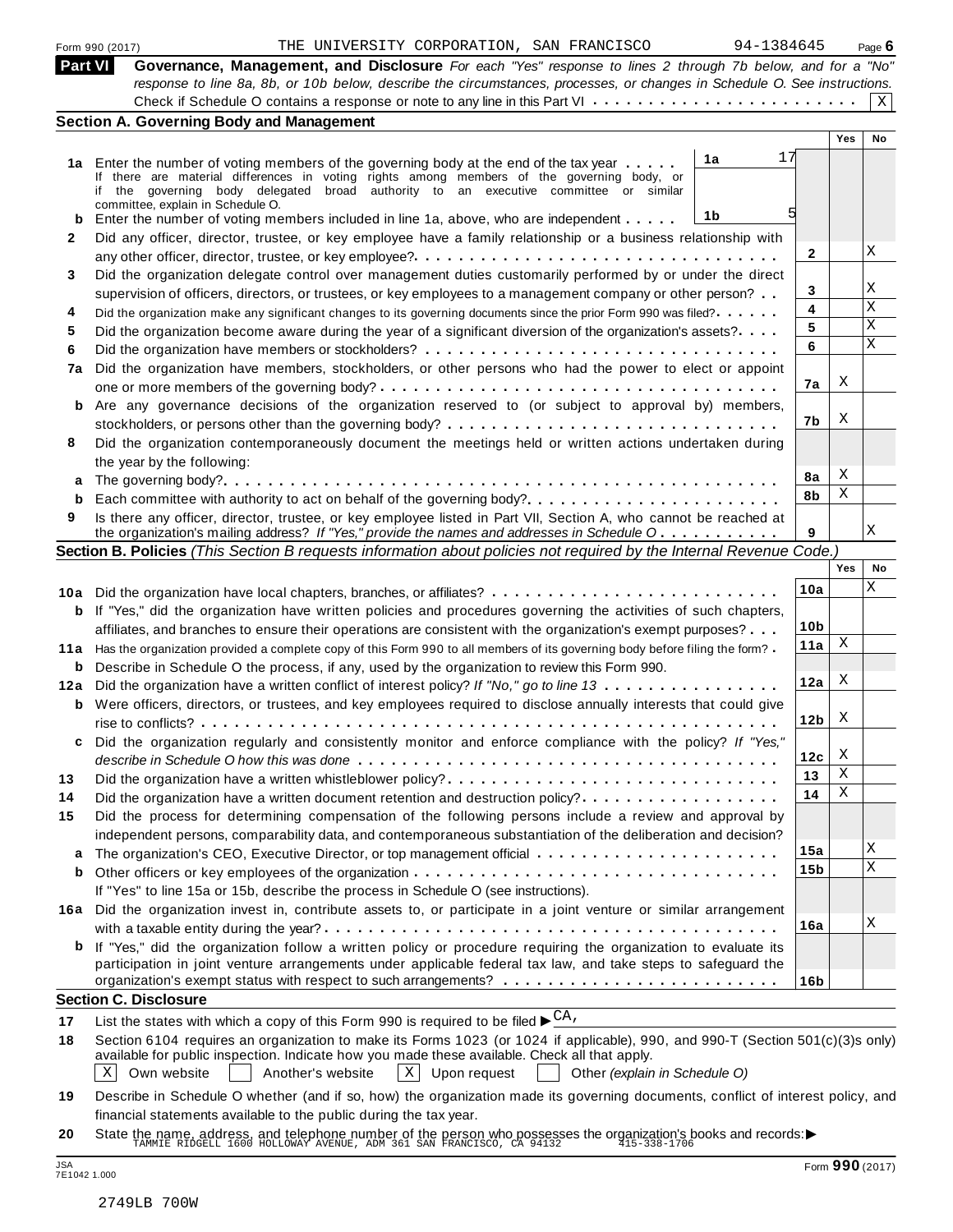|                          | <b>Part VII</b> Compensation of Officers, Directors, Trustees, Key Employees, Highest Compensated Employees, and<br><b>Independent Contractors</b> |  |
|--------------------------|----------------------------------------------------------------------------------------------------------------------------------------------------|--|
|                          |                                                                                                                                                    |  |
|                          | Section A. Officers, Directors, Trustees, Key Employees, and Highest Compensated Employees                                                         |  |
| organization's tax year. | 1a Complete this table for all persons required to be listed. Report compensation for the calendar year ending with or within the                  |  |

anization's lax year.<br>● List all of the organization's **current** officers, directors, trustees (whether individuals or organizations), regardless of amount of<br>nnensation Enter -0- in columns (D) (E) and (E) if no compensa compensation. Enter -0- in columns (D), (E), and (F) if no compensation was paid.

■ List all of the organization's **current** key employees, if any. See instructions for definition of "key employee."<br>■ List the experientials five event highert expressed employees (other than an efficer director of

**Example in the organization's current** key employees, if any. See instructions for definition of key employee.<br>• List the organization's five **current** highest compensated employees (other than an officer, director, trust who received reportable compensation (Box 5 of Form W-2 and/or Box 7 of Form 1099-MISC) of more than \$100,000 from the

organization and any related organizations.<br>• List all of the organization's **former** officers, key employees, and highest compensated employees who received more than<br>\$1.00.000 of reportable componention from the erganiza \$100,000 of reportable compensation from the organization and any related organizations.

% List all of the organization's **former directors or trustees** that received, in the capacity as a former director or trustee of the organization, more than \$10,000 of reportable compensation from the organization and any related organizations.

List persons in the following order: individual trustees or directors; institutional trustees; officers; key employees; highest compensated employees; and former such persons.

Check this box if neither the organization nor any related organization compensated any current officer, director, or trustee.

| (A)<br>Name and Title    | (B)<br>Average<br>hours per<br>week (list any<br>hours for<br>related<br>organizations<br>below dotted | Individual trustee<br>  or director | Institutional trustee | (C)<br>Position<br>Officer | Key employee | (do not check more than one<br>box, unless person is both an<br>officer and a director/trustee) | Former | (D)<br>Reportable<br>compensation<br>from<br>the<br>organization<br>(W-2/1099-MISC) | (E)<br>Reportable<br>compensation from<br>related<br>organizations<br>(W-2/1099-MISC) | (F)<br>Estimated<br>amount of<br>other<br>compensation<br>from the<br>organization<br>and related |
|--------------------------|--------------------------------------------------------------------------------------------------------|-------------------------------------|-----------------------|----------------------------|--------------|-------------------------------------------------------------------------------------------------|--------|-------------------------------------------------------------------------------------|---------------------------------------------------------------------------------------|---------------------------------------------------------------------------------------------------|
|                          | line)                                                                                                  |                                     |                       |                            |              | Highest compensated<br>employee                                                                 |        |                                                                                     |                                                                                       | organizations                                                                                     |
| (1)TREVOR GETZ           | 1.00                                                                                                   |                                     |                       |                            |              |                                                                                                 |        |                                                                                     |                                                                                       |                                                                                                   |
| CHAIR                    | 40.00                                                                                                  | Χ                                   |                       | Χ                          |              |                                                                                                 |        | 0.                                                                                  | 147,750.                                                                              | 64,278.                                                                                           |
| (2) ALISON SANDERS       | 1.00                                                                                                   |                                     |                       |                            |              |                                                                                                 |        |                                                                                     |                                                                                       |                                                                                                   |
| VICE CHAIR               | 40.00                                                                                                  | X                                   |                       | Χ                          |              |                                                                                                 |        | 0.                                                                                  | 165,656.                                                                              | 54,358.                                                                                           |
| (3) JASON PORTH          | 20.00                                                                                                  |                                     |                       |                            |              |                                                                                                 |        |                                                                                     |                                                                                       |                                                                                                   |
| EXECUTIVE DIRECTOR       | 20.00                                                                                                  | X                                   |                       | Χ                          |              |                                                                                                 |        | 0.                                                                                  | 169,970.                                                                              | 77,562.                                                                                           |
| (4) BRIAN BEATTY         | 1.00                                                                                                   |                                     |                       |                            |              |                                                                                                 |        |                                                                                     |                                                                                       |                                                                                                   |
| DIRECTOR                 | 40.00                                                                                                  | Χ                                   |                       |                            |              |                                                                                                 |        | 0.                                                                                  | 170,851.                                                                              | 69,011.                                                                                           |
| (5) GENE CHELBERG        | 1.00                                                                                                   |                                     |                       |                            |              |                                                                                                 |        |                                                                                     |                                                                                       |                                                                                                   |
| <b>DIRECTOR</b>          | 40.00                                                                                                  | Χ                                   |                       |                            |              |                                                                                                 |        | 0.                                                                                  | 136,681.                                                                              | 55,370.                                                                                           |
| (6) NEIL COHEN           | 1.00                                                                                                   |                                     |                       |                            |              |                                                                                                 |        |                                                                                     |                                                                                       |                                                                                                   |
| <b>DIRECTOR</b>          | $0$ .                                                                                                  | Χ                                   |                       |                            |              |                                                                                                 |        | 0.                                                                                  | 11,255.                                                                               | 0.                                                                                                |
| (7) KATHY O'DONNELL      | 1.00                                                                                                   |                                     |                       |                            |              |                                                                                                 |        |                                                                                     |                                                                                       |                                                                                                   |
| <b>DIRECTOR</b>          | 40.00                                                                                                  | Χ                                   |                       |                            |              |                                                                                                 |        | $\boldsymbol{0}$ .                                                                  | 136,049.                                                                              | 39,922.                                                                                           |
| (8) HRAG KALEBJIAN       | 1.00                                                                                                   |                                     |                       |                            |              |                                                                                                 |        |                                                                                     |                                                                                       |                                                                                                   |
| <b>DIRECTOR</b>          | 0.                                                                                                     | Χ                                   |                       |                            |              |                                                                                                 |        | $\overline{0}$ .                                                                    | 0.                                                                                    | 0.                                                                                                |
| (9) JAY ORENDORFF        | 1.00                                                                                                   |                                     |                       |                            |              |                                                                                                 |        |                                                                                     |                                                                                       |                                                                                                   |
| VP/CFO'S DESIGNEE        | 40.00                                                                                                  | X                                   |                       | Χ                          |              |                                                                                                 |        | 0.                                                                                  | 154,283.                                                                              | 50,449.                                                                                           |
| (10) KAL SALAMA          | 1.00                                                                                                   |                                     |                       |                            |              |                                                                                                 |        |                                                                                     |                                                                                       |                                                                                                   |
| <b>DIRECTOR</b>          | 0.                                                                                                     | Χ                                   |                       |                            |              |                                                                                                 |        | 0.                                                                                  | $0$ .                                                                                 | 0.                                                                                                |
| (11) ROB STRONG          | 1.00                                                                                                   |                                     |                       |                            |              |                                                                                                 |        |                                                                                     |                                                                                       |                                                                                                   |
| <b>DIRECTOR</b>          | 40.00                                                                                                  | X                                   |                       |                            |              |                                                                                                 |        | 0.                                                                                  | 11,267.                                                                               | 0.                                                                                                |
| (12) BONNIE LI VICTORINO | 1.00                                                                                                   |                                     |                       |                            |              |                                                                                                 |        |                                                                                     |                                                                                       |                                                                                                   |
| SECRETARY OF THE BOARD   | 40.00                                                                                                  | X                                   |                       | X                          |              |                                                                                                 |        | 0.                                                                                  | 84,326.                                                                               | 33, 277.                                                                                          |
| (13) ANOSHUA CHAUDHURI   | 1.00                                                                                                   |                                     |                       |                            |              |                                                                                                 |        |                                                                                     |                                                                                       |                                                                                                   |
| FACULTY REPRESENTATIVE   | $0$ .                                                                                                  | X                                   |                       |                            |              |                                                                                                 |        | 0.                                                                                  | 123, 273.                                                                             | 57,063.                                                                                           |
| (14) MAUREEN CAREW       | 1.00                                                                                                   |                                     |                       |                            |              |                                                                                                 |        |                                                                                     |                                                                                       |                                                                                                   |
| STUDENT REPRESENTATIVE   | 0.                                                                                                     | X                                   |                       |                            |              |                                                                                                 |        | $0$ .                                                                               | $0$ .                                                                                 | $0$ .                                                                                             |

7E1041 1.000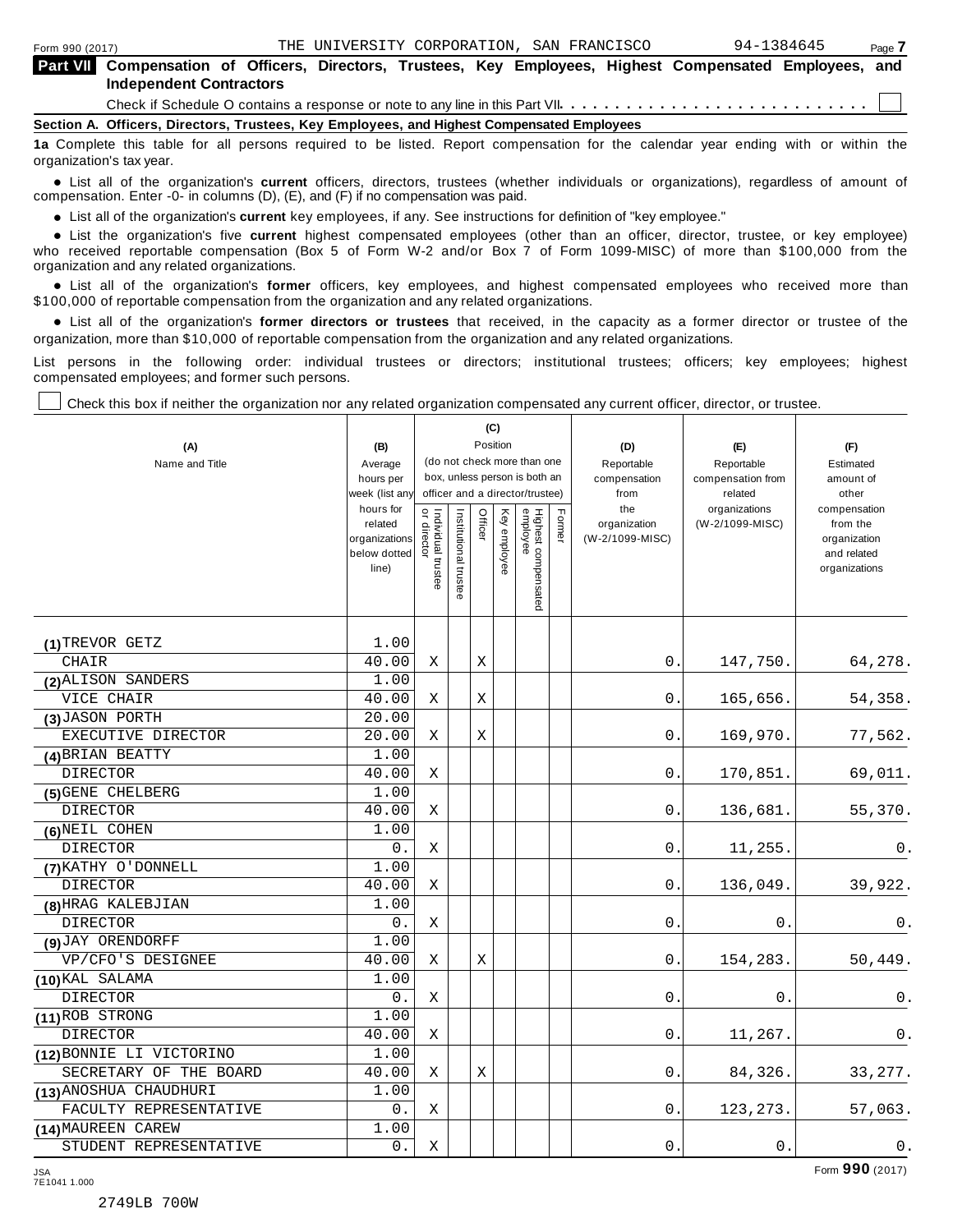|  | Form 990 (2017) |  |
|--|-----------------|--|
|  |                 |  |

| (A)<br>Name and title                                                                                                                                                                                                                                           | (B)<br>Average<br>hours per<br>week (list any<br>hours for | (C)<br>Position<br>(do not check more than one<br>box, unless person is both an<br>officer and a director/trustee) |                       |         |              |                                 | (D)<br>Reportable<br>compensation<br>from<br>the | (E)<br>Reportable<br>compensation from<br>related<br>organizations | (F)<br>Estimated<br>amount of<br>other<br>compensation |                                                          |
|-----------------------------------------------------------------------------------------------------------------------------------------------------------------------------------------------------------------------------------------------------------------|------------------------------------------------------------|--------------------------------------------------------------------------------------------------------------------|-----------------------|---------|--------------|---------------------------------|--------------------------------------------------|--------------------------------------------------------------------|--------------------------------------------------------|----------------------------------------------------------|
|                                                                                                                                                                                                                                                                 | related<br>organizations<br>below dotted<br>line)          | Individual trustee<br>  or director                                                                                | Institutional trustee | Officer | Key employee | Highest compensated<br>employee | Former                                           | organization<br>(W-2/1099-MISC)                                    | (W-2/1099-MISC)                                        | from the<br>organization<br>and related<br>organizations |
| 15) MONICA DILULLO                                                                                                                                                                                                                                              | 1.00                                                       |                                                                                                                    |                       |         |              |                                 |                                                  |                                                                    |                                                        |                                                          |
| STUDENT REPRESENTATIVE<br>16) AUGGIE MELENDEZ                                                                                                                                                                                                                   | $0$ .                                                      | Χ                                                                                                                  |                       |         |              |                                 |                                                  | 0                                                                  | 0                                                      | 0.                                                       |
| STUDENT REPRESENTATIVE                                                                                                                                                                                                                                          | 1.00<br>0.                                                 | Χ                                                                                                                  |                       |         |              |                                 |                                                  | 0                                                                  | 0                                                      | 0.                                                       |
| 17) NANCY GERBER                                                                                                                                                                                                                                                | 1.00                                                       |                                                                                                                    |                       |         |              |                                 |                                                  |                                                                    |                                                        |                                                          |
| <b>DIRECTOR</b>                                                                                                                                                                                                                                                 | 0.                                                         | Χ                                                                                                                  |                       |         |              |                                 |                                                  | 0.                                                                 | 118,146.                                               | 29,335.                                                  |
|                                                                                                                                                                                                                                                                 |                                                            |                                                                                                                    |                       |         |              |                                 |                                                  |                                                                    |                                                        |                                                          |
|                                                                                                                                                                                                                                                                 |                                                            |                                                                                                                    |                       |         |              |                                 |                                                  |                                                                    |                                                        |                                                          |
|                                                                                                                                                                                                                                                                 |                                                            |                                                                                                                    |                       |         |              |                                 |                                                  |                                                                    |                                                        |                                                          |
|                                                                                                                                                                                                                                                                 |                                                            |                                                                                                                    |                       |         |              |                                 |                                                  |                                                                    |                                                        |                                                          |
|                                                                                                                                                                                                                                                                 |                                                            |                                                                                                                    |                       |         |              |                                 |                                                  |                                                                    |                                                        |                                                          |
|                                                                                                                                                                                                                                                                 |                                                            |                                                                                                                    |                       |         |              |                                 |                                                  |                                                                    |                                                        |                                                          |
|                                                                                                                                                                                                                                                                 |                                                            |                                                                                                                    |                       |         |              |                                 |                                                  |                                                                    |                                                        |                                                          |
|                                                                                                                                                                                                                                                                 |                                                            |                                                                                                                    |                       |         |              |                                 |                                                  |                                                                    |                                                        |                                                          |
| 1b Sub-total                                                                                                                                                                                                                                                    |                                                            |                                                                                                                    |                       |         |              |                                 |                                                  | 0.                                                                 | 1,311,361.                                             | 501, 290.                                                |
| c Total from continuation sheets to Part VII, Section A                                                                                                                                                                                                         |                                                            |                                                                                                                    |                       |         |              |                                 |                                                  | 0.                                                                 | 118,146.                                               | 29,335.                                                  |
| 2 Total number of individuals (including but not limited to those listed above) who received more than \$100,000 of<br>reportable compensation from the organization ▶                                                                                          |                                                            | 0.                                                                                                                 |                       |         |              |                                 |                                                  | 0.                                                                 | 1,429,507.                                             | 530,625.                                                 |
|                                                                                                                                                                                                                                                                 |                                                            |                                                                                                                    |                       |         |              |                                 |                                                  |                                                                    |                                                        | <b>Yes</b><br>No.                                        |
| Did the organization list any former officer, director, or trustee, key employee, or highest compensated<br>3<br>employee on line 1a? If "Yes," complete Schedule J for such individual                                                                         |                                                            |                                                                                                                    |                       |         |              |                                 |                                                  |                                                                    |                                                        | X<br>3                                                   |
| For any individual listed on line 1a, is the sum of reportable compensation and other compensation from the<br>4<br>organization and related organizations greater than \$150,000? If "Yes," complete Schedule J for such                                       |                                                            |                                                                                                                    |                       |         |              |                                 |                                                  |                                                                    |                                                        | Χ<br>4                                                   |
| Did any person listed on line 1a receive or accrue compensation from any unrelated organization or individual<br>5.<br>for services rendered to the organization? If "Yes," complete Schedule J for such person                                                 |                                                            |                                                                                                                    |                       |         |              |                                 |                                                  |                                                                    |                                                        | х<br>5                                                   |
| <b>Section B. Independent Contractors</b>                                                                                                                                                                                                                       |                                                            |                                                                                                                    |                       |         |              |                                 |                                                  |                                                                    |                                                        |                                                          |
| Complete this table for your five highest compensated independent contractors that received more than \$100,000 of<br>1.<br>compensation from the organization. Report compensation for the calendar year ending with or within the organization's tax<br>year. |                                                            |                                                                                                                    |                       |         |              |                                 |                                                  |                                                                    |                                                        |                                                          |
| (A)<br>Name and business address                                                                                                                                                                                                                                |                                                            |                                                                                                                    |                       |         |              |                                 |                                                  | (B)<br>Description of services                                     |                                                        | (C)<br>Compensation                                      |
|                                                                                                                                                                                                                                                                 |                                                            |                                                                                                                    |                       |         |              |                                 |                                                  |                                                                    |                                                        |                                                          |
|                                                                                                                                                                                                                                                                 |                                                            |                                                                                                                    |                       |         |              |                                 |                                                  |                                                                    |                                                        |                                                          |
|                                                                                                                                                                                                                                                                 |                                                            |                                                                                                                    |                       |         |              |                                 |                                                  |                                                                    |                                                        |                                                          |

**2** Total number of independent contractors (including but not limited to those listed above) who received more than \$100,000 in compensation from the organization  $\triangleright$  0.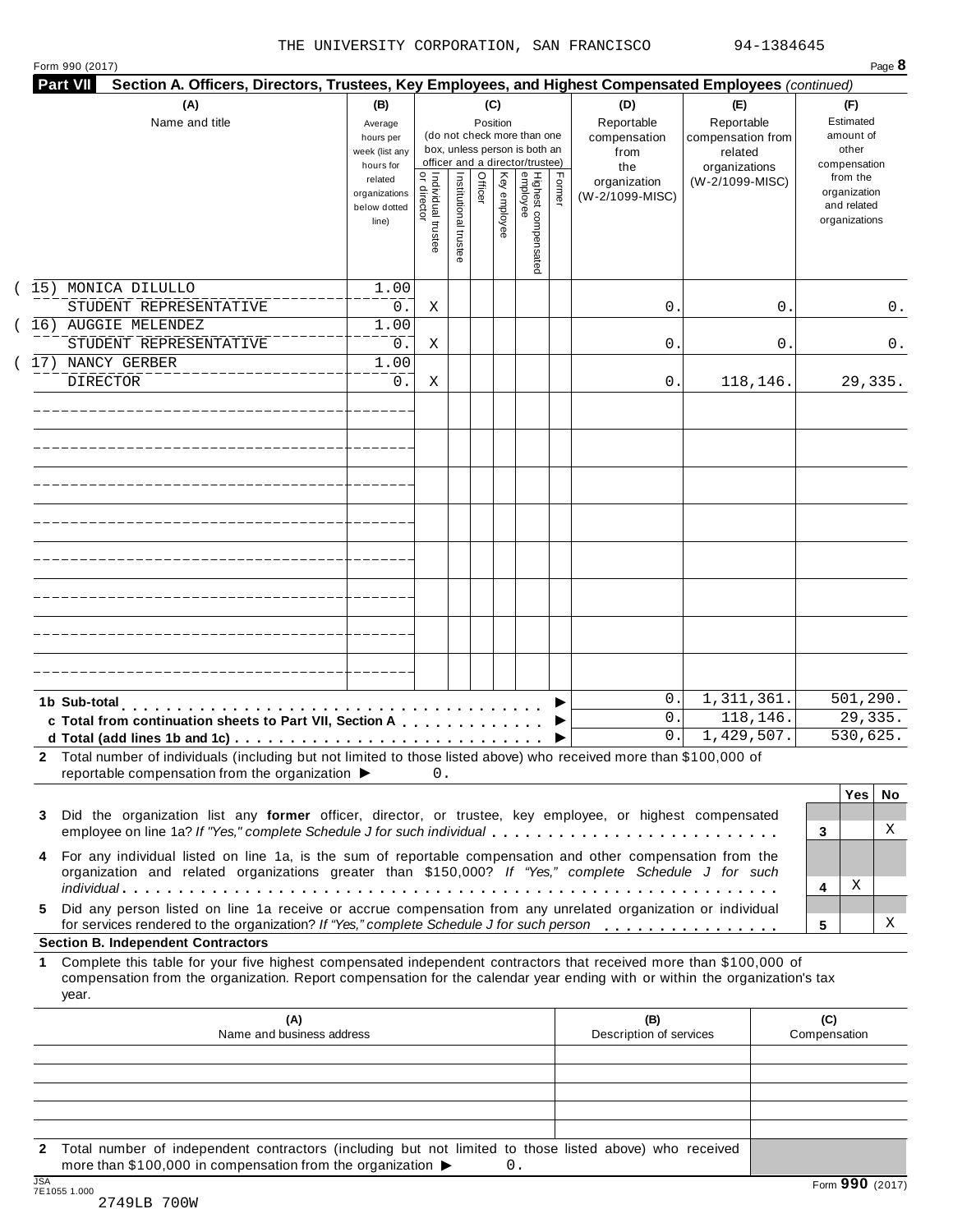|                                                                  | Part VIII   | <b>Statement of Revenue</b>                                                                                                                                                                                                                   |                       |                      |                      |                                                    |                                         |                                                                  |
|------------------------------------------------------------------|-------------|-----------------------------------------------------------------------------------------------------------------------------------------------------------------------------------------------------------------------------------------------|-----------------------|----------------------|----------------------|----------------------------------------------------|-----------------------------------------|------------------------------------------------------------------|
|                                                                  |             |                                                                                                                                                                                                                                               |                       |                      | (A)<br>Total revenue | (B)<br>Related or<br>exempt<br>function<br>revenue | (C)<br>Unrelated<br>business<br>revenue | (D)<br>Revenue<br>excluded from tax<br>under sections<br>512-514 |
|                                                                  | 1a          | Federated campaigns <b>Federated</b>                                                                                                                                                                                                          | 1a                    |                      |                      |                                                    |                                         |                                                                  |
| <b>Contributions, Gifts, Grants</b><br>and Other Similar Amounts | b           | Membership dues                                                                                                                                                                                                                               | 1b                    | 73,309.              |                      |                                                    |                                         |                                                                  |
|                                                                  | c           | Fundraising events <b>Fundraising</b>                                                                                                                                                                                                         | 1c                    | 111,492.             |                      |                                                    |                                         |                                                                  |
|                                                                  | d           | Related organizations <b>contains</b> and <b>Related</b> organizations <b>and</b> a set of the set of the set of the set of the set of the set of the set of the set of the set of the set of the set of the set of the set of the set of the | 1d                    | 2,938,767.           |                      |                                                    |                                         |                                                                  |
|                                                                  | е           | Government grants (contributions)                                                                                                                                                                                                             | 1e                    | 840,640.             |                      |                                                    |                                         |                                                                  |
|                                                                  | f           | All other contributions, gifts, grants,                                                                                                                                                                                                       |                       |                      |                      |                                                    |                                         |                                                                  |
|                                                                  |             | and similar amounts not included above                                                                                                                                                                                                        | 1f                    | 2,890,400.           |                      |                                                    |                                         |                                                                  |
|                                                                  | g           | Noncash contributions included in lines 1a-1f: \$                                                                                                                                                                                             |                       | 39,161.              |                      |                                                    |                                         |                                                                  |
|                                                                  | h           |                                                                                                                                                                                                                                               |                       |                      | 6,854,608.           |                                                    |                                         |                                                                  |
|                                                                  |             |                                                                                                                                                                                                                                               |                       | <b>Business Code</b> |                      |                                                    |                                         |                                                                  |
|                                                                  | 2a          | PROJECT REVENUE                                                                                                                                                                                                                               |                       | 611710               | 2,839,561.           | 2,839,561.                                         |                                         |                                                                  |
|                                                                  | b           | FACILITIES RENTAL                                                                                                                                                                                                                             |                       | 611710               | 2,052,876.           | 2,052,876.                                         |                                         |                                                                  |
|                                                                  | c           | COMMISIONS EARNED                                                                                                                                                                                                                             |                       | 611710               | 766,900.             | 766,900.                                           |                                         |                                                                  |
|                                                                  | d           | REGISTRATION FEES                                                                                                                                                                                                                             |                       | 611710               | 489,945.             | 489,945.                                           |                                         |                                                                  |
|                                                                  | е           |                                                                                                                                                                                                                                               |                       |                      |                      |                                                    |                                         |                                                                  |
| Program Service Revenue                                          | f           | All other program service revenue                                                                                                                                                                                                             |                       |                      | 6,149,282.           |                                                    |                                         |                                                                  |
|                                                                  | g<br>3      | Investment<br>income                                                                                                                                                                                                                          | (including dividends, |                      |                      |                                                    |                                         |                                                                  |
|                                                                  |             |                                                                                                                                                                                                                                               |                       | interest,            | 655,151.             |                                                    |                                         | 655,151.                                                         |
|                                                                  | 4           | Income from investment of tax-exempt bond proceeds $\blacktriangleright$                                                                                                                                                                      |                       |                      | 0.                   |                                                    |                                         |                                                                  |
|                                                                  | 5           |                                                                                                                                                                                                                                               |                       |                      | 0.                   |                                                    |                                         |                                                                  |
|                                                                  |             |                                                                                                                                                                                                                                               | (i) Real              | (ii) Personal        |                      |                                                    |                                         |                                                                  |
|                                                                  | 6a          | Gross rents <b>Container and Container</b>                                                                                                                                                                                                    |                       |                      |                      |                                                    |                                         |                                                                  |
|                                                                  | $\mathbf b$ | Less: rental expenses                                                                                                                                                                                                                         |                       |                      |                      |                                                    |                                         |                                                                  |
|                                                                  | c           | Rental income or (loss)                                                                                                                                                                                                                       |                       |                      |                      |                                                    |                                         |                                                                  |
|                                                                  | d           | Net rental income or (loss).                                                                                                                                                                                                                  |                       | <u>.</u> >           | 0.                   |                                                    |                                         |                                                                  |
|                                                                  | 7a          | Gross amount from sales of                                                                                                                                                                                                                    | (i) Securities        | (ii) Other           |                      |                                                    |                                         |                                                                  |
|                                                                  |             | assets other than inventory                                                                                                                                                                                                                   | 9,611,178.            |                      |                      |                                                    |                                         |                                                                  |
|                                                                  | b           | Less: cost or other basis                                                                                                                                                                                                                     |                       |                      |                      |                                                    |                                         |                                                                  |
|                                                                  |             | and sales expenses                                                                                                                                                                                                                            | 9,647,532.            |                      |                      |                                                    |                                         |                                                                  |
|                                                                  | с           | Gain or (loss)                                                                                                                                                                                                                                | $-36, 354.$           |                      |                      |                                                    |                                         |                                                                  |
|                                                                  | d           | Net gain or (loss) $\cdots$ $\cdots$ $\cdots$ $\cdots$ $\cdots$ $\cdots$                                                                                                                                                                      |                       |                      | $-36, 354.$          |                                                    |                                         | $-36, 354.$                                                      |
|                                                                  | 8a          | Gross income from fundraising                                                                                                                                                                                                                 |                       |                      |                      |                                                    |                                         |                                                                  |
|                                                                  |             | events (not including $\frac{111,492.}{2}$                                                                                                                                                                                                    |                       |                      |                      |                                                    |                                         |                                                                  |
| Other Revenue                                                    |             | of contributions reported on line 1c).                                                                                                                                                                                                        |                       |                      |                      |                                                    |                                         |                                                                  |
|                                                                  |             | See Part IV, line 18 a                                                                                                                                                                                                                        |                       | 94,371.              |                      |                                                    |                                         |                                                                  |
|                                                                  | b           | Less: direct expenses                                                                                                                                                                                                                         |                       | 181,450.<br>b        | $-87,079.$           |                                                    |                                         |                                                                  |
|                                                                  | с           | Net income or (loss) from fundraising events. $\blacksquare$                                                                                                                                                                                  |                       |                      |                      |                                                    |                                         | $-87,079.$                                                       |
|                                                                  | 9а          | Gross income from gaming activities.<br>See Part IV, line 19 a                                                                                                                                                                                |                       |                      |                      |                                                    |                                         |                                                                  |
|                                                                  |             | Less: direct expenses                                                                                                                                                                                                                         |                       | b                    |                      |                                                    |                                         |                                                                  |
|                                                                  | b<br>c      | Net income or (loss) from gaming activities. $\ldots$ .                                                                                                                                                                                       |                       |                      | 0.                   |                                                    |                                         |                                                                  |
|                                                                  | 10a         | Gross sales of inventory, less                                                                                                                                                                                                                |                       |                      |                      |                                                    |                                         |                                                                  |
|                                                                  |             | returns and allowances and allowances                                                                                                                                                                                                         |                       | 1,780,933.           |                      |                                                    |                                         |                                                                  |
|                                                                  | b           |                                                                                                                                                                                                                                               |                       | 880,181.<br>b        |                      |                                                    |                                         |                                                                  |
|                                                                  |             | Net income or (loss) from sales of inventory                                                                                                                                                                                                  |                       | . <b>.</b>           | 900,752.             | 900,752.                                           |                                         |                                                                  |
|                                                                  |             | Miscellaneous Revenue                                                                                                                                                                                                                         |                       | <b>Business Code</b> |                      |                                                    |                                         |                                                                  |
|                                                                  | 11a         | OTHER OPERATING REVENUE                                                                                                                                                                                                                       |                       | 611710               | 443,020.             | 443,020.                                           |                                         |                                                                  |
|                                                                  | b           |                                                                                                                                                                                                                                               |                       |                      |                      |                                                    |                                         |                                                                  |
|                                                                  | с           |                                                                                                                                                                                                                                               |                       |                      |                      |                                                    |                                         |                                                                  |
|                                                                  | d           | All other revenue entitled to the control of the state of the state of the state of the state of the state of                                                                                                                                 |                       |                      |                      |                                                    |                                         |                                                                  |
|                                                                  | е           |                                                                                                                                                                                                                                               |                       |                      | 443,020.             |                                                    |                                         |                                                                  |
| .ISA                                                             | 12          |                                                                                                                                                                                                                                               |                       |                      | 14,879,380.          | 7,493,054.                                         |                                         | 531,718.                                                         |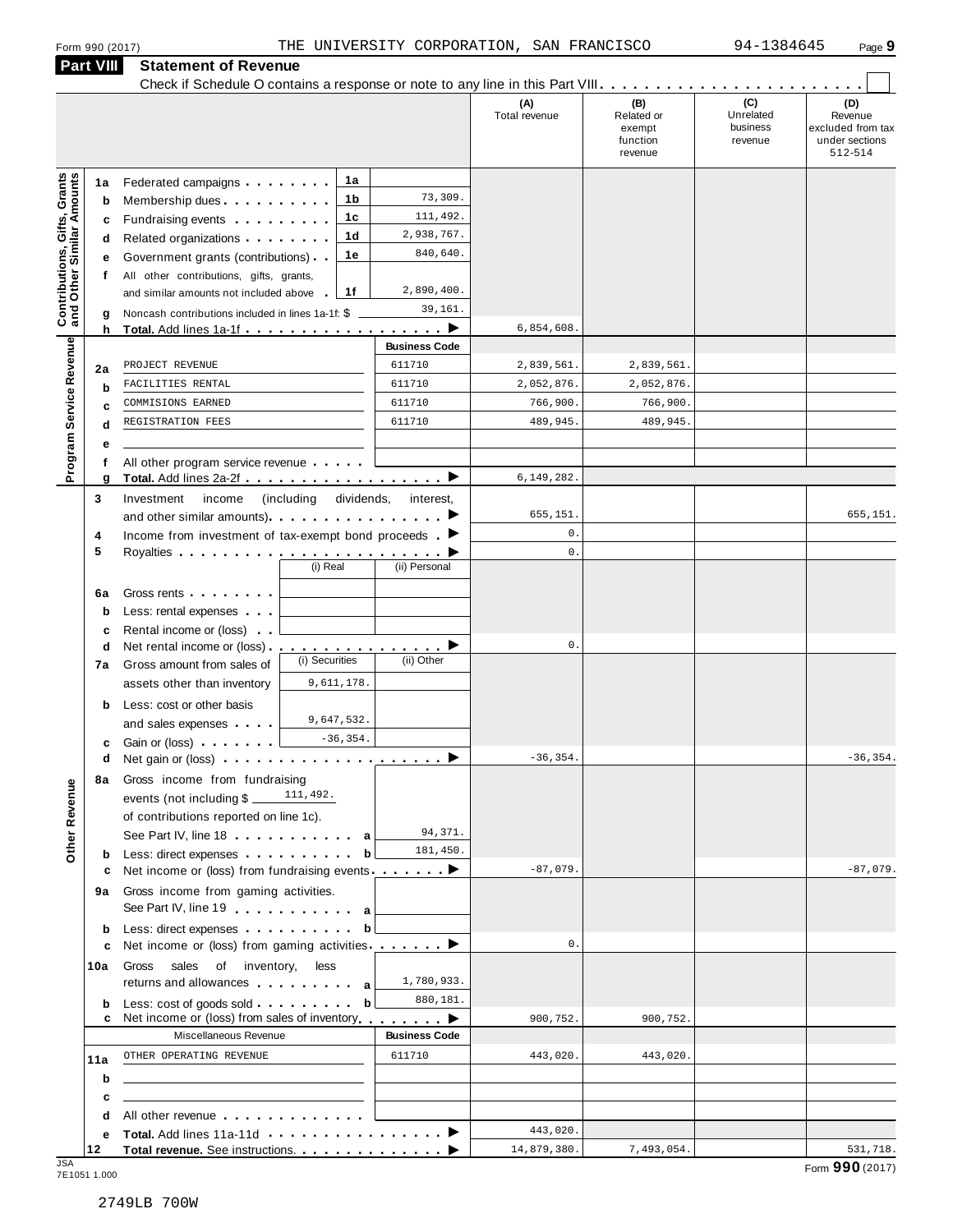**Part IX Statement of Functional Expenses**

#### Section 501(c)(3) and 501(c)(4) organizations must complete all columns. All other organizations must complete column (A). Check if Schedule <sup>O</sup> contains <sup>a</sup> response or note to any line in this Part IX m m m m m m m m m m m m m m m m m m m m m m m m *Do no* **(A) (B) (C) (D)** *t include amounts reported on lines 6b, 7b,* **8b, 9b, and 10b of Part VIII.** The construction of *B***, 9b, and 10b of Part VIII.** expenses Management and general expenses Fundraising expenses **1** Grants and other assistance to domestic organizations and domestic governments. See Part IV, line 21 m **2** Grants and other assistance to domestic individuals. See Part IV, line 22 **3** Grants and other assistance to foreign organizations, foreign governments, and foreign individuals. See Part IV, lines <sup>15</sup> and <sup>16</sup> <sup>m</sup> <sup>m</sup> <sup>m</sup> <sup>m</sup> <sup>m</sup> **<sup>4</sup>** Benefits paid to or for members <sup>m</sup> <sup>m</sup> <sup>m</sup> <sup>m</sup> <sup>m</sup> <sup>m</sup> <sup>m</sup> <sup>m</sup> <sup>m</sup> **5** Compensation of current officers, directors, trustees, and key employees m m m m m m m m m m **6** Compensation not included above, to disqualified persons (as defined under section 4958(f)(1)) and persons described in section 4958(c)(3)(B) <sup>m</sup> <sup>m</sup> <sup>m</sup> <sup>m</sup> <sup>m</sup> <sup>m</sup> **<sup>7</sup>** Other salaries and wages <sup>m</sup> <sup>m</sup> <sup>m</sup> <sup>m</sup> <sup>m</sup> <sup>m</sup> <sup>m</sup> <sup>m</sup> <sup>m</sup> <sup>m</sup> <sup>m</sup> <sup>m</sup> **8** Pension plan accruals and contributions (include section 401(k) and 403(b) employer contributions) **9** Section 401(k) and 403(b) employer contributions<br>9 Other employee benefits 9 Other employee benefits **10** Payroll taxes **10** Fees for services (non-employees): **11** Fees for services (non-employees):<br>**a** Management ..................<br>**b** Legal ......................... Legal m m m m m m m m m m m m m m m m m m m m m Legal<br>Accounting ................... Lobbying **cd** m m m m m m m m m m m m m m m m m m m A) amount, list line 11g expenses on Schedule O.)<br>**12** Advertising and promotion **manual 13** Office expenses **13** Office expenses<br>**14** Information technology **manual manual metal of the metal of the metal of the metal of 15 16** Occupancy m m m m m m m m m m m m m m m m m m **16** Occupancy ...................<br>17 Travel..................... **18** Payments of travel or entertainment expenses | for any federal, state, or local public officials<br>**19** Conferences, conventions, and meetings **19** Conferences, conventions, and meetings **endorship.**<br>20 Interest **manual meeting 21** 21 Payments to affiliates<br>22 Depreciation, depletion, and amortization <sub>1</sub> . . . **22** Depreciation, depletion, and amortization **manufation**<br>23 Insurance 24 Other expenses. Itemize expenses not covered **d** Lobbying **e**<br> **e** Professional fundraising services. See Part IV, line 17 **P** Professional fundraising services. See Part IV, line 17<br>**f** Investment management fees **g** Other. (If line 11g amount exceeds 10% of line 25, column (A) amount, list line 11g expenses on Schedule O.) measured m m m m m m m m m m m m m m m m Royalties m m m m m m m m m m m m m m m m m m m m for any federal, state, or local public officials Payments to affiliates m m m m m m m m m m m m m m above (List miscellaneous expenses in line 24e. If line 24e amount exceeds 10% of line 25, column (A) amount, list line 24e expenses on Schedule O.) **ab** HOSPITALITY 591,084. 585,894. 5,190. **c**SILPENDS<br>d<sup>C</sup>OST RECOVERY- EXPENSES 193,105. 193,105. 193,105. **e** All other expenses **25 Total functional expenses.** Add lines 1 through 24e **26 Joint costs.** Complete this line only if the organization reported in column (B) joint costs from a combined educational campaign and fundraising solicitation. Check here  $\blacktriangleright$   $\Box$  if following SOP 98-2 (ASC 958-720) following SOP 98-2 (ASC 958-720) <sup>m</sup> <sup>m</sup> <sup>m</sup> <sup>m</sup> <sup>m</sup> <sup>m</sup> <sup>m</sup> JSA Form **<sup>990</sup>** (2017) 7E1052 1.000 3,105,661. 3,105,661.  $\Omega$  $\Omega$ 0. 0. 0. 3,452,314. 3,386,883. 65,431.  $\Omega$ 429,140. 371,750. 57,390.  $\Omega$ .  $\Omega$ 63,291. 63,291. 82,316. 0. 0.  $\overline{0}$ . 335,367. 275,825. 59,542.  $4,220.$   $4,220.$ 865,524. 751,757. 113,767. 0. 0. 1,312,619. 1,105,032. 207,587. 207,201. 194,135. 13,066.  $\Omega$ 25,797. 18,817. 6,980. 2,801. 2,801. 0. 236,832. 236,832. 34,587. 9,961. 24,626.  $\texttt{CONTRACTUAL}$  SERVICES 3,826,312. 168,538. 3,657,774.  $\texttt{c}$ STIPENDS 282,729. 282,729. 893,055. 857,726. 35,329. 15,943,955. 11,121,729. 4,822,226

0.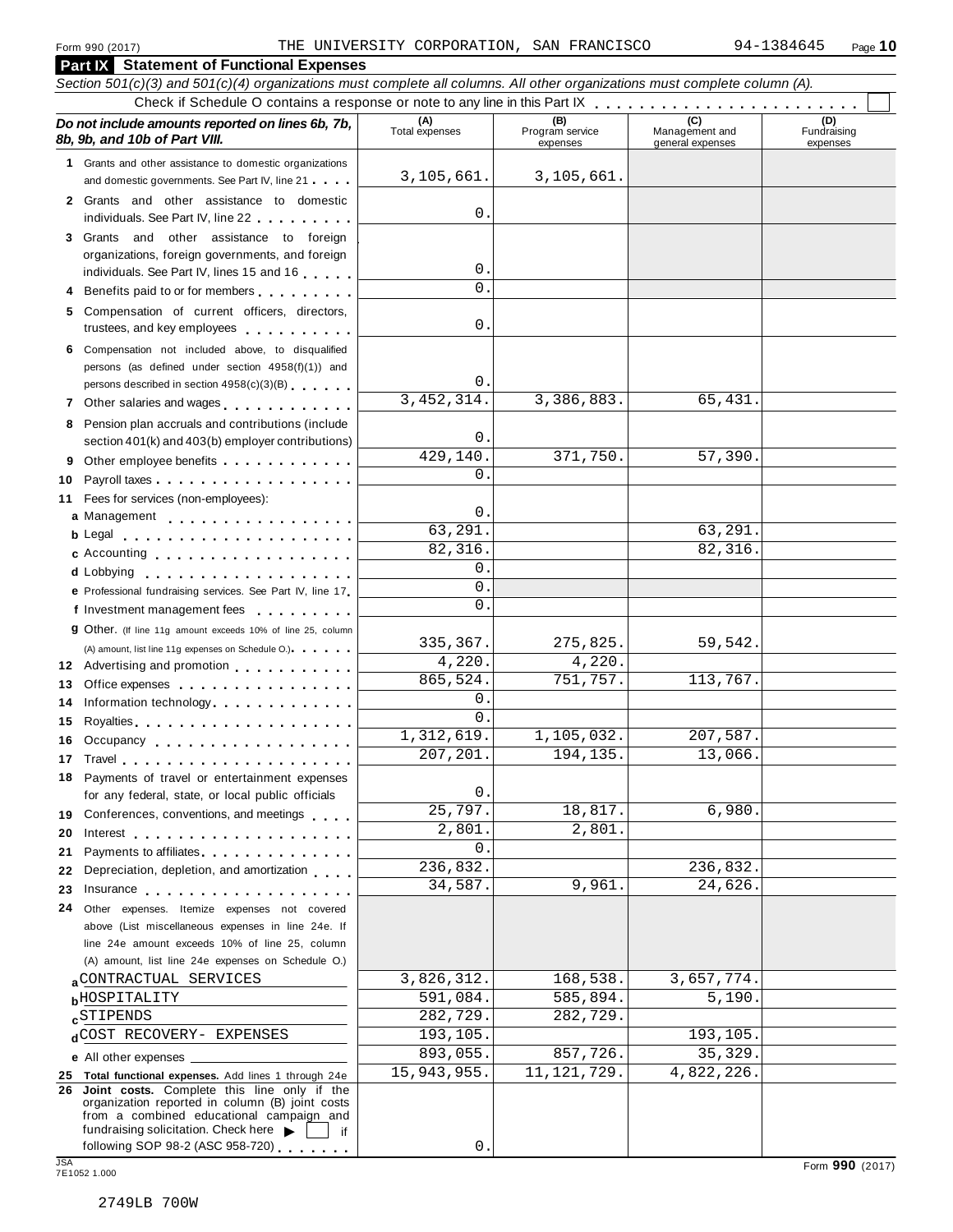| Form 990 (2017)         | <b>Balance Sheet</b>                                                                                                                                                                                                            |                           |                 | Page 11                  |
|-------------------------|---------------------------------------------------------------------------------------------------------------------------------------------------------------------------------------------------------------------------------|---------------------------|-----------------|--------------------------|
| Part X                  |                                                                                                                                                                                                                                 |                           |                 |                          |
|                         | Check if Schedule O contains a response or note to any line in this Part X.                                                                                                                                                     | (A)<br>Beginning of year  |                 | (B)<br>End of year       |
| 1                       |                                                                                                                                                                                                                                 | 661,098.                  | $\mathbf{1}$    | 298,568.                 |
| $\mathbf{2}$            |                                                                                                                                                                                                                                 | 268,068.                  | $\overline{2}$  | 220,670.                 |
| 3                       |                                                                                                                                                                                                                                 | $\overline{2,585},181.$   | $\overline{3}$  | 1,557,010.               |
| 4                       |                                                                                                                                                                                                                                 | 526,884.                  | $\overline{4}$  | 1,097,455.               |
| 5                       | Loans and other receivables from current and former officers, directors,                                                                                                                                                        |                           |                 |                          |
|                         | trustees, key employees, and highest compensated employees.                                                                                                                                                                     |                           |                 |                          |
|                         |                                                                                                                                                                                                                                 | 0.                        | $5\phantom{.0}$ | 0.                       |
| 6                       | Complete Part II of Schedule L<br>Loans and other receivables from other disqualified persons (as defined under section                                                                                                         |                           |                 |                          |
|                         | $4958(f)(1)$ , persons described in section $4958(c)(3)(B)$ , and contributing employers                                                                                                                                        |                           |                 |                          |
|                         | and sponsoring organizations of section 501(c)(9) voluntary employees' beneficiary<br>organizations (see instructions). Complete Part II of Schedule L                                                                          | 0.                        | $6\phantom{1}$  | 0.                       |
| Assets<br>7             |                                                                                                                                                                                                                                 | $\mathbf{0}$ .            | $\overline{7}$  | 0.                       |
| 8                       | Inventories for sale or use enterprise to contact the contact of the sale or use of the contact to contact the                                                                                                                  | $\Omega$ .                | 8               | 0.                       |
| 9                       |                                                                                                                                                                                                                                 | 49,080.                   | 9               | 36, 250.                 |
|                         | 10a Land, buildings, and equipment: cost or                                                                                                                                                                                     |                           |                 |                          |
|                         | other basis. Complete Part VI of Schedule D   10a   4, 204, 915.                                                                                                                                                                |                           |                 |                          |
|                         | 3,055,915.<br><b>b</b> Less: accumulated depreciation. $ 10b $                                                                                                                                                                  | $1,124,590.$ 10c          |                 | 1,149,000.               |
| 11                      |                                                                                                                                                                                                                                 | $\overline{21,252,229}$ . | 11              | 22,592,572.              |
| 12                      | Investments - other securities. See Part IV, line 11                                                                                                                                                                            | 8,482,028.                | 12              | 8,624,868.               |
| 13                      | Investments - program-related. See Part IV, line 11                                                                                                                                                                             | 0.                        | 13              | 0.                       |
| 14                      |                                                                                                                                                                                                                                 | 0.                        | 14              | 0.                       |
| 15                      |                                                                                                                                                                                                                                 | 0.                        | 15              | 0.                       |
| 16                      | Total assets. Add lines 1 through 15 (must equal line 34)                                                                                                                                                                       | $\overline{34,949,}$ 158. | 16              | 35, 576, 393.            |
| 17                      | Accounts payable and accrued expenses entitled and accrue and accrued expenses                                                                                                                                                  | 1, 178, 553.              | 17              | 1,094,566.               |
| 18                      |                                                                                                                                                                                                                                 | 0.                        | 18              | $0$ .                    |
| 19                      |                                                                                                                                                                                                                                 | $\overline{27,563}$ .     | 19              | 145,403.                 |
| 20                      |                                                                                                                                                                                                                                 | 0.                        | 20              | 0.                       |
| 21                      | Escrow or custodial account liability. Complete Part IV of Schedule D                                                                                                                                                           | 0.                        | 21              | $0$ .                    |
| 22                      | Loans and other payables to current and former officers, directors,                                                                                                                                                             |                           |                 |                          |
| Liabilities             | trustees, key employees, highest compensated employees, and                                                                                                                                                                     |                           |                 |                          |
|                         | disqualified persons. Complete Part II of Schedule L.                                                                                                                                                                           | 0.1                       | 22              | 0.                       |
| 23                      | Secured mortgages and notes payable to unrelated third parties                                                                                                                                                                  | 0.                        | 23              | 0.                       |
| 24                      | Unsecured notes and loans payable to unrelated third parties                                                                                                                                                                    | $\overline{0}$ .          | 24              | 0.                       |
| 25                      | Other liabilities (including federal income tax, payables to related third                                                                                                                                                      |                           |                 |                          |
|                         | parties, and other liabilities not included on lines 17-24). Complete Part X                                                                                                                                                    |                           |                 |                          |
|                         |                                                                                                                                                                                                                                 | 1,859,510.                | 25              | 2,584,993.               |
| 26                      |                                                                                                                                                                                                                                 | 3,065,626.                | 26              | 3,824,962.               |
| <b>Fund Balances</b>    | Organizations that follow SFAS 117 (ASC 958), check here ▶<br>and<br>complete lines 27 through 29, and lines 33 and 34.                                                                                                         |                           |                 |                          |
| 27                      | Unrestricted net assets                                                                                                                                                                                                         |                           | 27              |                          |
| 28                      |                                                                                                                                                                                                                                 |                           | 28              |                          |
| 29                      | Permanently restricted net assets<br>intervals and intervals are neglected to the set of the assets are neglected to the set of the set of the set of the set of the set of the set of the set of the set of the set of the set |                           | 29              |                          |
| ŏ                       | Organizations that do not follow SFAS 117 (ASC 958), check here $\blacktriangleright \left  \overline{X} \right $ and<br>complete lines 30 through 34.                                                                          |                           |                 |                          |
| 30                      |                                                                                                                                                                                                                                 | 9, 414, 788.              | 30              | 9,905,487.               |
| 31                      | Paid-in or capital surplus, or land, building, or equipment fund<br>                                                                                                                                                            | 1,091,600.                | 31              | $\overline{1,149}$ ,000. |
| 32                      | Retained earnings, endowment, accumulated income, or other funds                                                                                                                                                                | 21, 377, 144.             | 32              | 20,696,944.              |
| <b>Net Assets</b><br>33 |                                                                                                                                                                                                                                 | 31,883,532.               | 33              | 31,751,431.              |
| 34                      | Total liabilities and net assets/fund balances                                                                                                                                                                                  | 34, 949, 158.             | 34              | 35, 576, 393.            |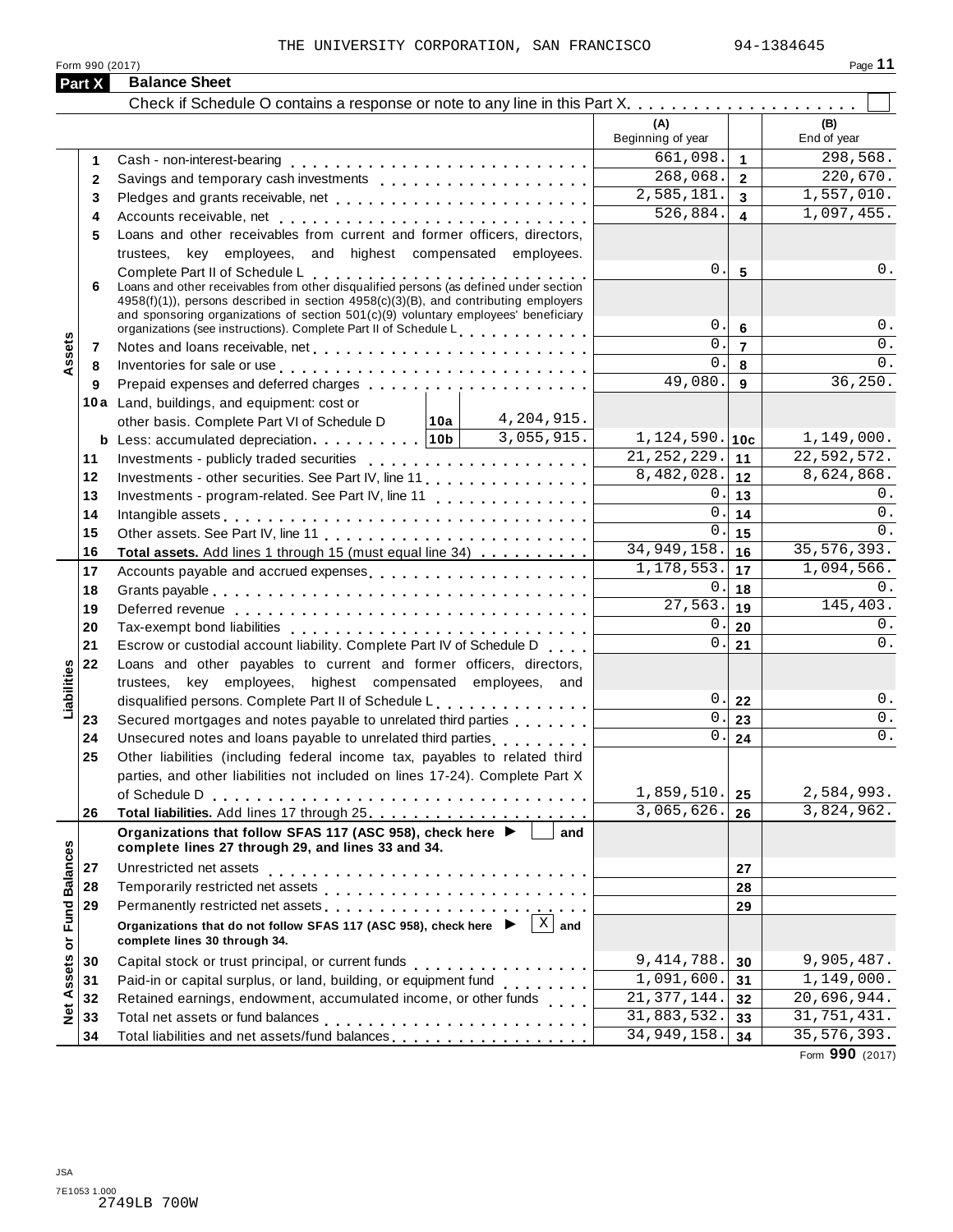THE UNIVERSITY CORPORATION, SAN FRANCISCO 94-1384645

|                | Form 990 (2017)                                                                                                                                                      |                         |                |           | Page 12 |
|----------------|----------------------------------------------------------------------------------------------------------------------------------------------------------------------|-------------------------|----------------|-----------|---------|
| <b>Part XI</b> | <b>Reconciliation of Net Assets</b>                                                                                                                                  |                         |                |           |         |
|                |                                                                                                                                                                      |                         |                |           |         |
| 1              | Total revenue (must equal Part VIII, column (A), line 12)                                                                                                            | $\mathbf{1}$            | 14,879,380.    |           |         |
| 2              | Total expenses (must equal Part IX, column (A), line 25)                                                                                                             | 15, 943, 955.           |                |           |         |
| 3              | Revenue less expenses. Subtract line 2 from line 1                                                                                                                   | $\overline{3}$          | $-1,064,575.$  |           |         |
| 4              | Net assets or fund balances at beginning of year (must equal Part X, line 33, column (A))                                                                            | $\overline{\mathbf{4}}$ | 31,883,532.    |           |         |
| 5              |                                                                                                                                                                      | 5                       |                | 932, 474. |         |
| 6              |                                                                                                                                                                      | 6                       |                |           | 0.      |
| 7              |                                                                                                                                                                      | $\overline{7}$          |                |           | 0.      |
| 8              |                                                                                                                                                                      | 8                       |                |           | $0$ .   |
| 9              | Other changes in net assets or fund balances (explain in Schedule O)                                                                                                 | 9                       |                |           | 0.      |
| 10             | Net assets or fund balances at end of year. Combine lines 3 through 9 (must equal Part X, line                                                                       |                         |                |           |         |
|                |                                                                                                                                                                      | 10                      | 31,751,431.    |           |         |
| Part XII       | <b>Financial Statements and Reporting</b>                                                                                                                            |                         |                |           |         |
|                |                                                                                                                                                                      |                         |                |           |         |
|                | $\overline{X}$ Accrual<br>Other                                                                                                                                      |                         |                | Yes       | No      |
| 1              | Accounting method used to prepare the Form 990:     Cash<br>If the organization changed its method of accounting from a prior year or checked "Other," explain in    |                         |                |           |         |
|                | Schedule O.                                                                                                                                                          |                         |                |           |         |
|                |                                                                                                                                                                      |                         |                |           | Χ       |
|                | 2a Were the organization's financial statements compiled or reviewed by an independent accountant?                                                                   |                         | 2a             |           |         |
|                | If "Yes," check a box below to indicate whether the financial statements for the year were compiled or<br>reviewed on a separate basis, consolidated basis, or both: |                         |                |           |         |
|                |                                                                                                                                                                      |                         |                |           |         |
|                | Separate basis<br>Consolidated basis<br>Both consolidated and separate basis                                                                                         |                         | 2 <sub>b</sub> | Χ         |         |
|                | <b>b</b> Were the organization's financial statements audited by an independent accountant?                                                                          |                         |                |           |         |
|                | If "Yes," check a box below to indicate whether the financial statements for the year were audited on a                                                              |                         |                |           |         |
|                | separate basis, consolidated basis, or both:<br>$\lfloor x \rfloor$ Both consolidated and separate basis                                                             |                         |                |           |         |
|                | Consolidated basis<br>Separate basis                                                                                                                                 |                         |                |           |         |
|                | c If "Yes" to line 2a or 2b, does the organization have a committee that assumes responsibility for oversight                                                        |                         | 2c             | X         |         |
|                | of the audit, review, or compilation of its financial statements and selection of an independent accountant?                                                         |                         |                |           |         |
|                | If the organization changed either its oversight process or selection process during the tax year, explain in                                                        |                         |                |           |         |
|                | Schedule O.                                                                                                                                                          |                         |                |           |         |
|                | 3a As a result of a federal award, was the organization required to undergo an audit or audits as set forth in                                                       |                         |                |           | Χ       |
|                |                                                                                                                                                                      |                         | 3a             |           |         |
|                | <b>b</b> If "Yes," did the organization undergo the required audit or audits? If the organization did not undergo the                                                |                         |                |           |         |
|                | required audit or audits, explain why in Schedule O and describe any steps taken to undergo such audits.                                                             |                         | 3 <sub>b</sub> |           |         |